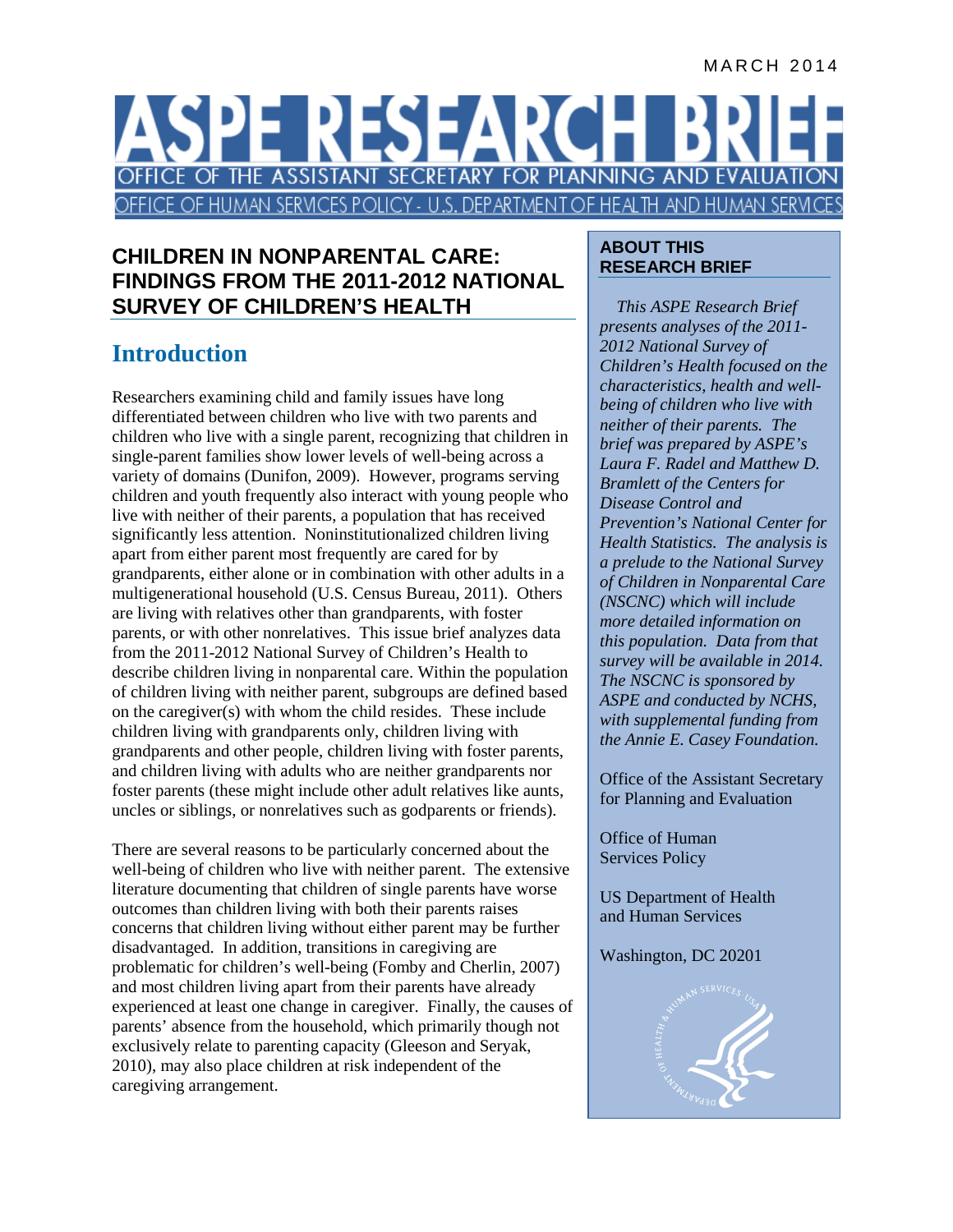Existing research has shown that children living apart from their parents are more likely to be suspended from school or repeat a grade in school and have lower levels of school engagement than children living with one or two parents (Conway and Li, 2011; Bavier, 2011). However, few national surveys have sufficient sample sizes and also identify household members in sufficient detail to examine the subgroup of children who live with neither parent. Those that do, including the American Community Survey (Kreider and Ellis, 2011) and the Survey of Income and Program Participation (Swingle, 1999; Hynes and Dunifon, 2007; Bavier, 2011), typically include limited information on the well-being of children. For this reason, most studies of children in nonparental care rely on local data, primarily convenience samples identified in clinical settings (Vandivere et. al., 2012). Nationally representative information on these children is scarce.

# **Methods**

#### **Data**

The data used in this report are drawn from the 2011-2012 National Survey of Children's Health (NSCH), a random-digit-dial landline and cell telephone survey sponsored by the Health Resources and Services Administration's Maternal and Child Health Bureau (MCHB) and conducted by the Centers for Disease Control and Prevention's National Center for Health Statistics (NCHS) as a module of the State and Local Area Integrated Telephone Survey. The NSCH sample represents all children aged 0 to 17 years in households in the United States in 2011-2012 (CDC*,* 2013). One child in each household with children was randomly selected to be the subject of the NSCH interview. Respondents were adults in the household who were knowledgeable about the child's health, most often the child's mother. Further detailed information about the design and administration of the NSCH and the derivation of the sample weights can be found in the online documentation (CDC, 2013) and methodology report (O'Connor, *et al*., forthcoming). The NSCH overall response rate was 23.0%. The low response rate was partly due to the inclusion of cell phone interviews in 2011–2012 and the resulting higher proportion of numbers that were not answered and for which eligibility for the survey could not be determined. When only noncooperation among eligible households was examined, more than half of eligible parents and guardians who were contacted to participate in the 2011-2012 survey did so. The NSCH sampling weights were adjusted for nonresponse and further adjusted to population control totals to minimize nonresponse bias, but the potential for bias cannot be eliminated with certainty. The NSCH response rate and the potential for nonresponse bias are discussed further in the Limitations section below.

The NSCH sample is large, including 95,677 children aged 0-17 years in 2011-2012. The relationships of all adults in the household to the sample child were captured. If there were no parents identified in the household, an additional question was asked to determine if the child was currently in foster care, in order to identify those children in relative foster care whose foster parents were identified as "grandmother" or other relative. The survey collected data on the health and health care of children, family functioning, parental health, and neighborhood characteristics, as well as age-specific academic and well-being information pertaining to early childhood (ages 0-5) or middle childhood and adolescence (6-17). Thus, the NSCH is not limited by the problems described above in terms of national surveys either not having enough sample size, not identifying household relationships sufficiently, or not including much content on child well-being.

#### **Comparison Groups**

Comparisons are made by the number of biological parents living in the child's household: two, one or zero. Adopted children have been shown to have poorer health outcomes but better health care access than biological children (Bramlett, Radel & Blumberg 2007) and stepchildren have been shown to have poorer well-being than biological children, although this relationship can differ by whether the stepparent has adopted the child or not (Bramlett 2010). Thus, children living with adoptive or step parents have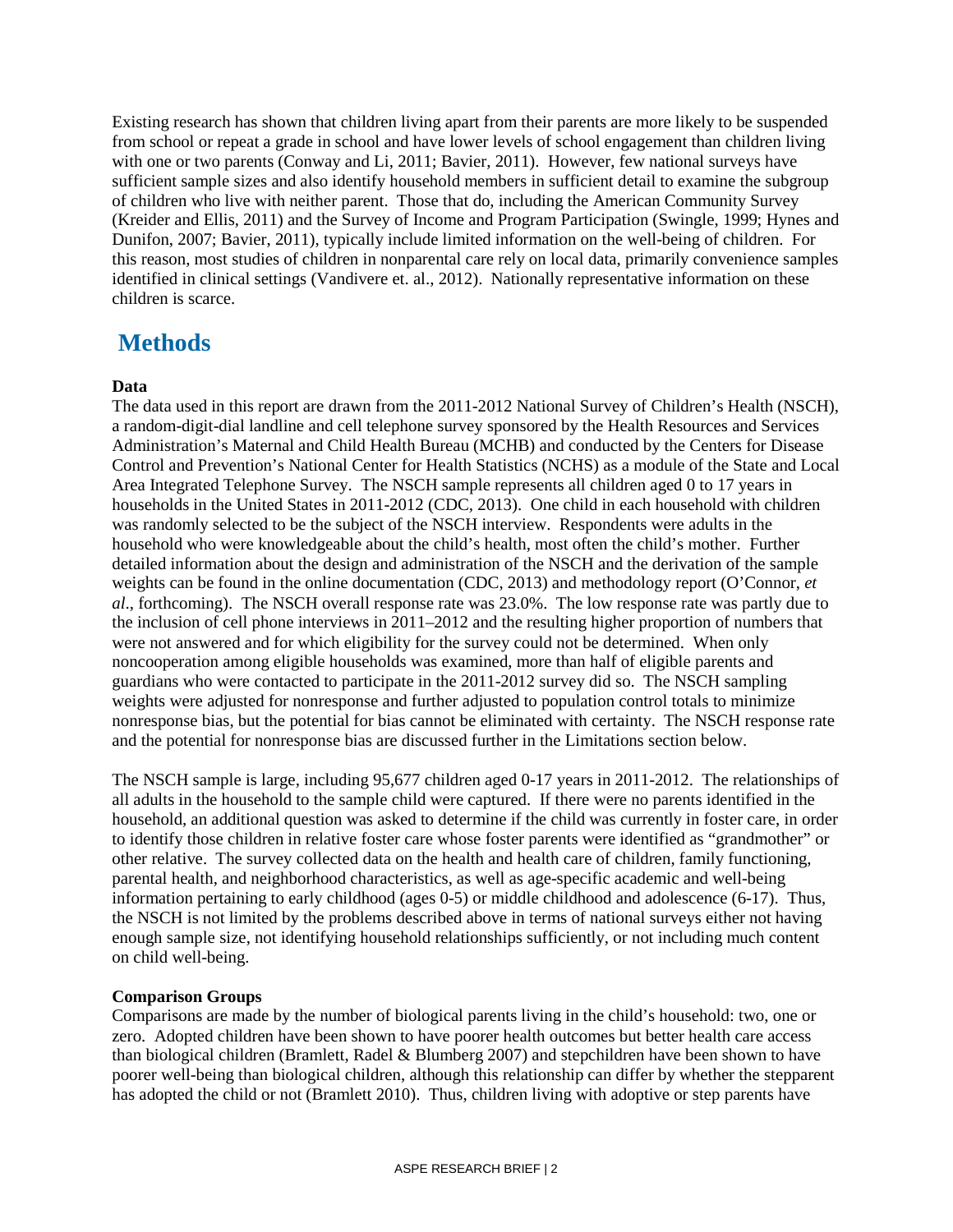been excluded from the comparative analysis to avoid confounding a clean comparison by number of parents. The comparison groups are therefore: children living with two biological parents and no other parents in the household (referred to in the text for brevity's sake as children living with two parents); children living with one biological parent and no other parents in the household (referred to in the text for brevity as children living with one parent); and children living with no biological, adoptive or step parents in the household (referred to as children living with no parents or as children in nonparental care). This final group includes children living in foster care, children living with grandparents, and children living in in nonparental care with neither foster parents nor grandparents in the household.

#### **Analysis Variables**

Analysis variables include demographic and socioeconomic characteristics, health and health care indicators, academic performance measures, family environment variables, and indicators of program participation. Most are self-explanatory or are based on single variables from the NSCH interview (the questionnaire is available online at [http://www.cdc.gov/nchs/data/slaits/2011NSCHQuestionnaire.pdf\)](http://www.cdc.gov/nchs/data/slaits/2011NSCHQuestionnaire.pdf). The remaining analysis variables are described below.

MCHB, with assistance from NCHS and the Child and Adolescent Health Measurement Initiative (CAHMI), has developed a set of indicators from the NSCH that measure the key concepts in the survey. National and State-level estimates of these indicators for 2007 were released in The Health and Well-Being of Children: A Portrait of States and the Nation 2007 (US DHHS, 2009). Measures of parental stress and school engagement examined in this brief are based on the key indicators and are coded in the same manner as in that chartbook. Our measure of safe and supportive neighborhoods combines two separate indicators from that chartbook (a safe and supportive neighborhood is one which satisfies both indicators; if either indicator's criteria is not met, then the combined indicator is not met). Children with special health care needs are those who experience any of the following health care consequences due to a chronic health condition lasting at least a year: need for or use of prescription medications, need for or use of more health services than is normal for children the same age, activity limitation, need for or use of specialized therapies, or need for or use of treatment for an emotional, developmental, or behavioral problem (Bethell *et al.* 2002). More information about these indicators, including programming code to derive them, is available at the CAHMI Data Resource Center website at [http://www.childhealthdata.org/content/Default.aspx.](http://www.childhealthdata.org/content/Default.aspx)

#### **Statistical Technique**

Weighted estimates of demographic, socioeconomic, health, health care, and other well-being characteristics were calculated using SUDAAN to account for the complex sample design of the NSCH (RTI, 2008). The significance of differences was evaluated with t-tests at the 0.05 level. No adjustments were made to account for multiple comparisons. Household income relative to the Federal Poverty Level is missing for 9.3% of data records in the 2011-2012 NSCH. NCHS has made publicly available a data file containing multiply-imputed income data for the 2011-2012 NSCH, and the present analysis of income has used the imputed data.

# **Findings**

#### **Demographics and Household Characteristics**

As shown in table 1 and figure 1, an estimated 2.3 million children in the U.S. (3.1 percent of all children in households) live in nonparental care. Figure 1 describes U.S. children according to the number of biological parents the children live with and, for those living with no parents, the relationship of adults in the household to the child. Most children who do not live with parents live with grandparents, either alone (0.8 percent of all children and 25 percent of those living apart from both parents) or in combination with others (1.2 percent of all children and 38 percent of those living with neither parent). Nearly a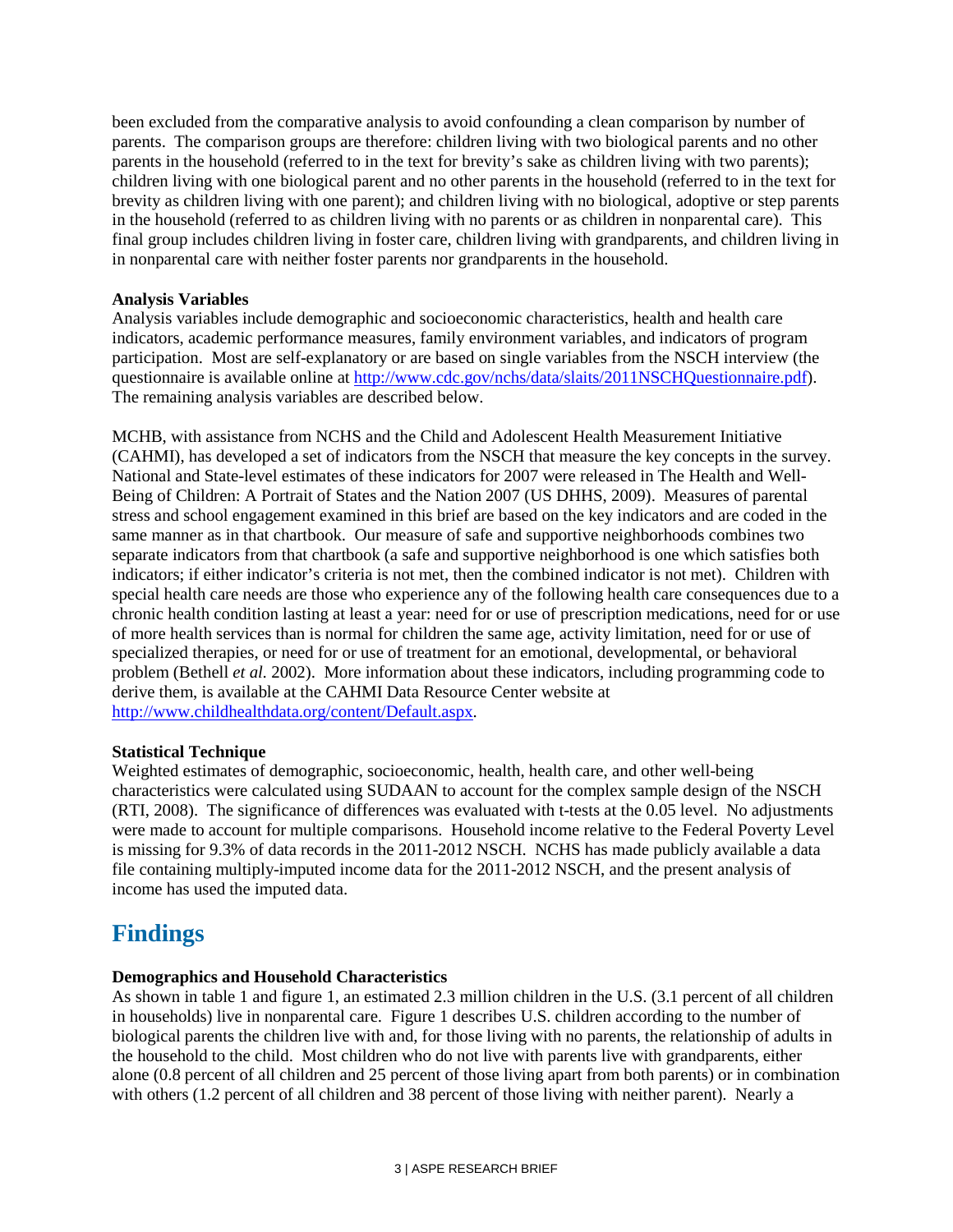quarter of children who do not live with parents (22 percent) live with persons who are neither grandparents nor foster parents. This may include relatives other than grandparents (aunts, uncles, siblings, as well as godparents or neighbors, etc.) About 1 in 7 children in nonparental care live in household foster care<sup>[1](#page-3-0)</sup>.



Note: "Other" includes children in 2-parent or 1-parent families that include non-biological parents such as stepparents and adoptive parents (this group is excluded from Table 1 and subsequent figures). Data source: NSCH 2011-2012

Over one-third of children (35 percent) in nonparental care are non-Hispanic black, compared with 27 percent of children living with one parent and 8 percent of those living with two parents (Table 1). Hispanic children make up 18 percent of those children living apart from both parents compared with 26 percent of those living with one parent and 24 percent of children living with two parents. Non-Hispanic white children, in turn, make up 58 percent of those living with both parents, 38 percent of those living with one parent, and 36 percent of those living in nonparental care.

Children in nonparental care are on average older than children living with one biological parent who, in turn, are older than children living with both biological parents (mean ages 10, 9 and 8 years, respectively). Children in nonparental care are more likely than children living with either one or both parents to live in the South and less likely to live in the Northeast or West. Indeed, over half of children in nonparental care live in the South (51 percent). Children living in nonparental care are more likely to be living in a primarily-English-speaking household (94 percent) than are children living with one biological parent (86 percent), who in turn are more likely than children living with both parents to live in a household in which English is the primary language spoken (82 percent). Similarly, children living in nonparental care are more likely to be living with a native-born caregiver (91 percent) than are children

<span id="page-3-0"></span><sup>&</sup>lt;sup>1</sup> The NSCH sample includes children living in households only. Foster children who lived in group homes or institutions were outside of the NSCH sampling frame, and thus are not represented in the study.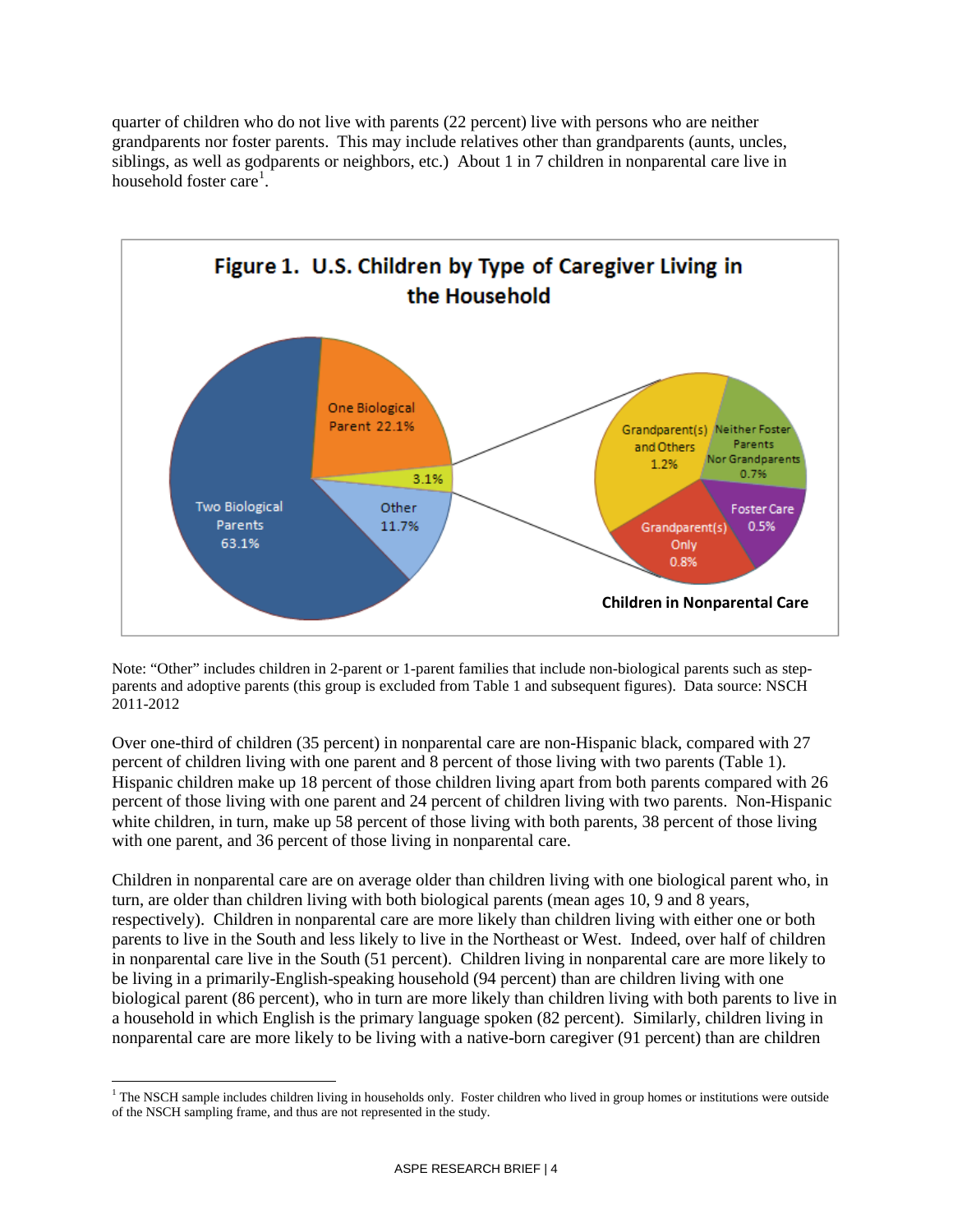living with one biological parent (83 percent), who in turn are more likely than children living with both parents to live with a U.S.-born caregiver (75 percent) (Table 5).

#### **Income and Program Participation**

Table 2 shows household income and program participation rates for children by number of biological parents in the household. As shown in Figure 2, the distribution of children by income level is similar for those in nonparental care as for those living with one biological parent, with roughly 4 in 10 children of each group living in households with below-poverty level incomes as compared with 16 percent of children living with two parents. Despite similar household income distributions, children in nonparental care are more likely to live in households that receive welfare benefits through the Temporary Assistance for Needy Families (TANF) program. Nearly one-quarter of children in nonparental care lived in households that included someone receiving TANF benefits (23 percent) as compared with 15 percent of children living with one parent and 4 percent of children living with two parents. In contrast, children living with one parent were more likely than those in nonparental care to receive Supplemental Nutrition Assistance Program (SNAP) or Women, Infants and Children (WIC) benefits (50 percent versus 38 percent for SNAP and 20 percent versus 12 percent for WIC).



Data source: NSCH 2011-2012

#### **Health and Health Care**

Table 3 presents data on the child's health and health care by number of biological parents living in the household. Most children in all household configurations are reported by their caregivers to be in excellent or very good overall health and overall dental health. However, children in nonparental care are less likely than those living with both biological parents to have excellent or very good overall health (77 percent compared with 86 percent) and are similar to children living with one biological parent. In addition, children in nonparental care are less likely than both children living with two biological parents and children living with one biological parent to have excellent or very good dental health (60 percent compared with 75 percent and 65 percent, respectively). Nearly one third of children in nonparental care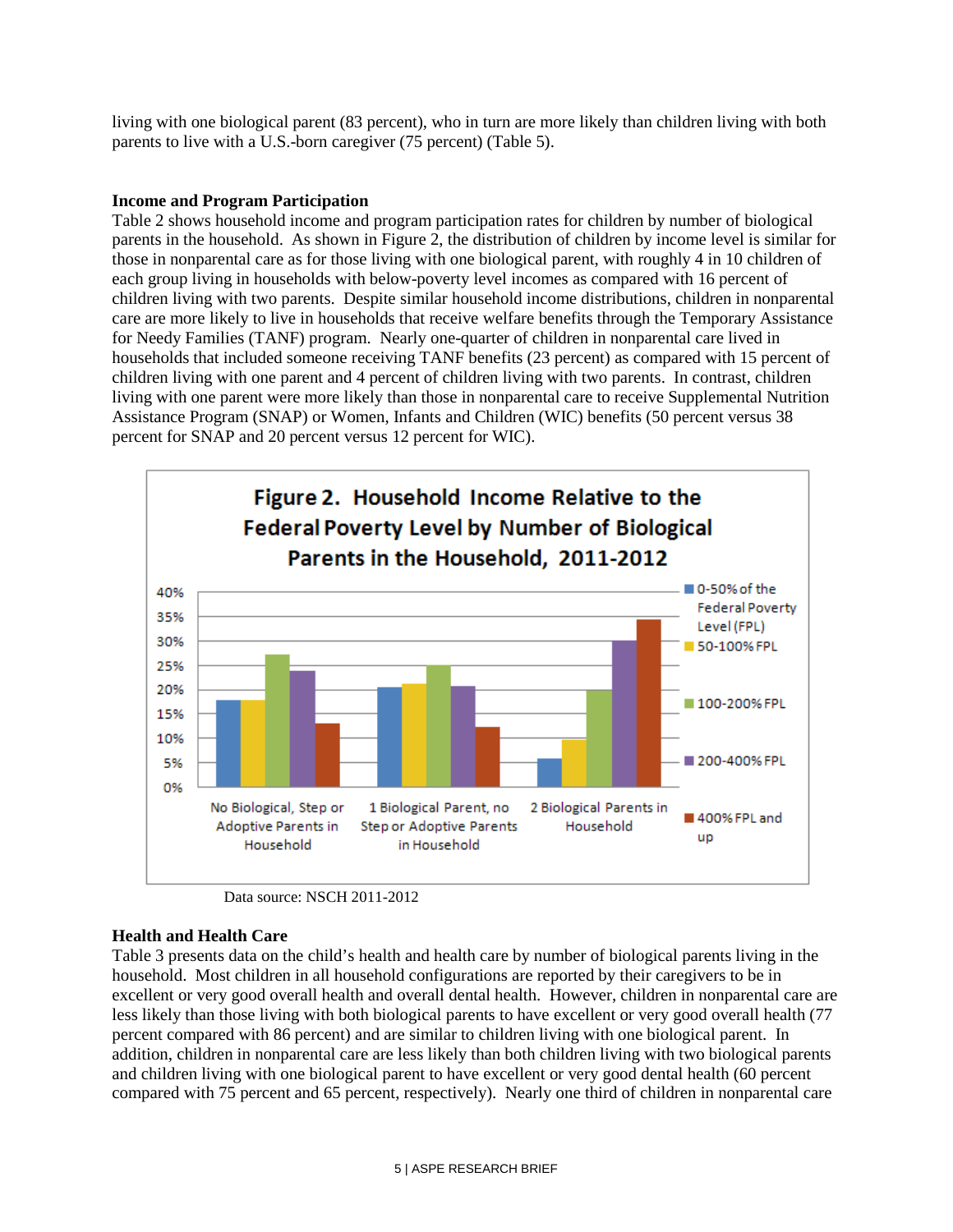have special health care needs (32 percent) compared with 25 percent of children living with one biological parent and 16 percent of children living with both parents. Mental health diagnoses and receipt of mental health care are higher among children in nonparental care than among children living with parents. This is particularly true among children in foster care (analysis not shown<sup>[2](#page-5-0)</sup>), but also very high in other nonparental care subgroups. For example, 10 percent of children in nonparental care have depression or anxiety disorders, compared with 6 percent of children living with one biological parent and 3 percent of children living with both biological parents. Similarly, 15 percent of children in nonparental care have Attention Deficit Disorder or Attention-Deficit/Hyperactivity Disorder (ADD/ADHD) compared with 10 percent of children living with one biological parent and 5 percent of children living with both biological parents. Behavior/conduct problems follow this same pattern.

With respect to health insurance, the vast majority of children in all household configurations were insured; there were no significant differences among groups in whether there was coverage. However, as shown in Figure 3, there were stark differences in the source of health insurance coverage by household configuration, with children in nonparental care much more likely than children living with either one or two parents to be covered by Medicaid or the Children's Health Insurance Program (that is, having publicly provided health insurance). Nearly three quarters of children in nonparental care (74 percent) had public insurance coverage, compared with 59 percent of children living with one biological parent and 27 percent of those living with two biological parents.



Data source: NSCH 2011-2012

#### **School Engagement and Academic Performance**

<span id="page-5-0"></span><sup>&</sup>lt;sup>2</sup> In order to simplify the tables that appear at the end of this document, subgroup analyses have not been included. In most cases subgroups did not differ substantially from one another, but some notable exceptions are described in the text. Detailed tables with subgroups are available upon request from the authors (laura.radel@hhs.gov).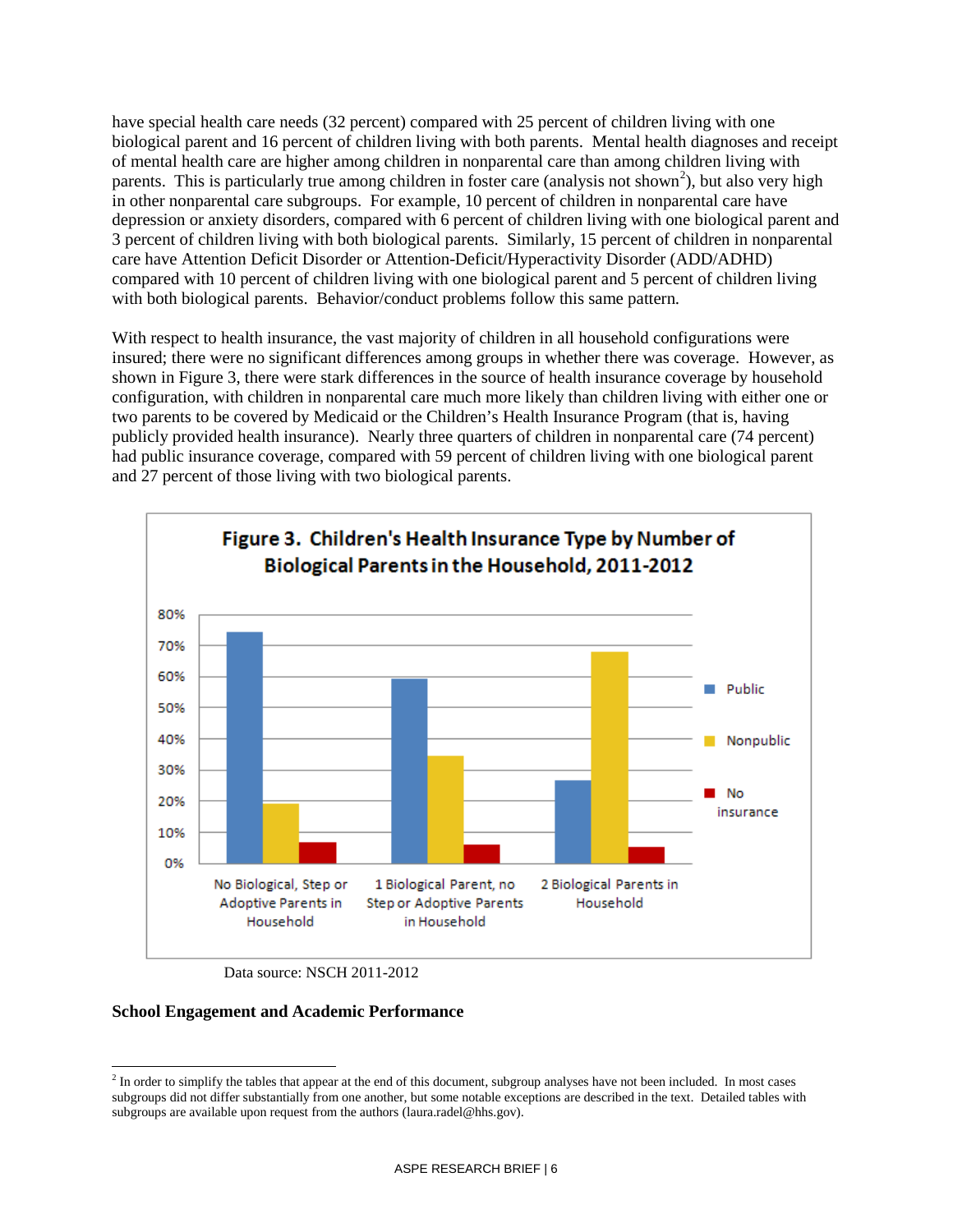Table 4 shows variables related to school engagement and academic performance. Children living with both biological parents are less likely to attend public school and more likely to attend private school or be home schooled than either children living with one or no parents. For measures of school success or problems, a stepwise pattern is revealed, with children living with both parents doing better than children living with one parent who in turn do better than children living apart from their parents. As shown in Figure 4, of children in nonparental care, 18 percent had repeated at least one grade in school, compared with 14 percent of children living with one parent and 6 percent of children living with both parents. Children in nonparental care were also more likely to have special education plans known as Individual Education Plans or Individual Family Service Plans (15 percent), compared with children living with one parent (12 percent) or both parents (7 percent). Among children in nonparental care, children in foster care were especially likely to have a special education plan (25 percent, analysis not shown).



Note: IFSP is Individualized Family Service Plan; IEP is Individualized Education Plan; Data source: NSCH 2011-2012

#### **Caregiver Well-Being and Neighborhood Characteristics**

Characteristics and well-being of children's caregivers are shown in table 5 along with a measure of neighborhood quality. Fewer than half of children living apart from both biological parents have a caregiver reported to be in excellent or very good health overall (46 percent), while somewhat more (61 percent) have a caregiver who reports excellent or very good mental health. These children's caregivers' health and mental health statuses are worse than those of children living with both parents, but were not significantly different from those of children living with one parent. Children with nonparental caregivers also resembled those living with one parent and were disadvantaged compared with those living with two parents on the survey's measure of caregiver stress. On both social support (whether the caregiver has someone to turn to for help) and neighborhood quality (whether the neighborhood is safe and supportive), estimates for children in nonparental care were in-between those of children living with two parent and one parent. That is, they fared better than those living with one parent but not as well as those living with two parents on these issues. On social support, 84 percent of children in nonparental care had caregivers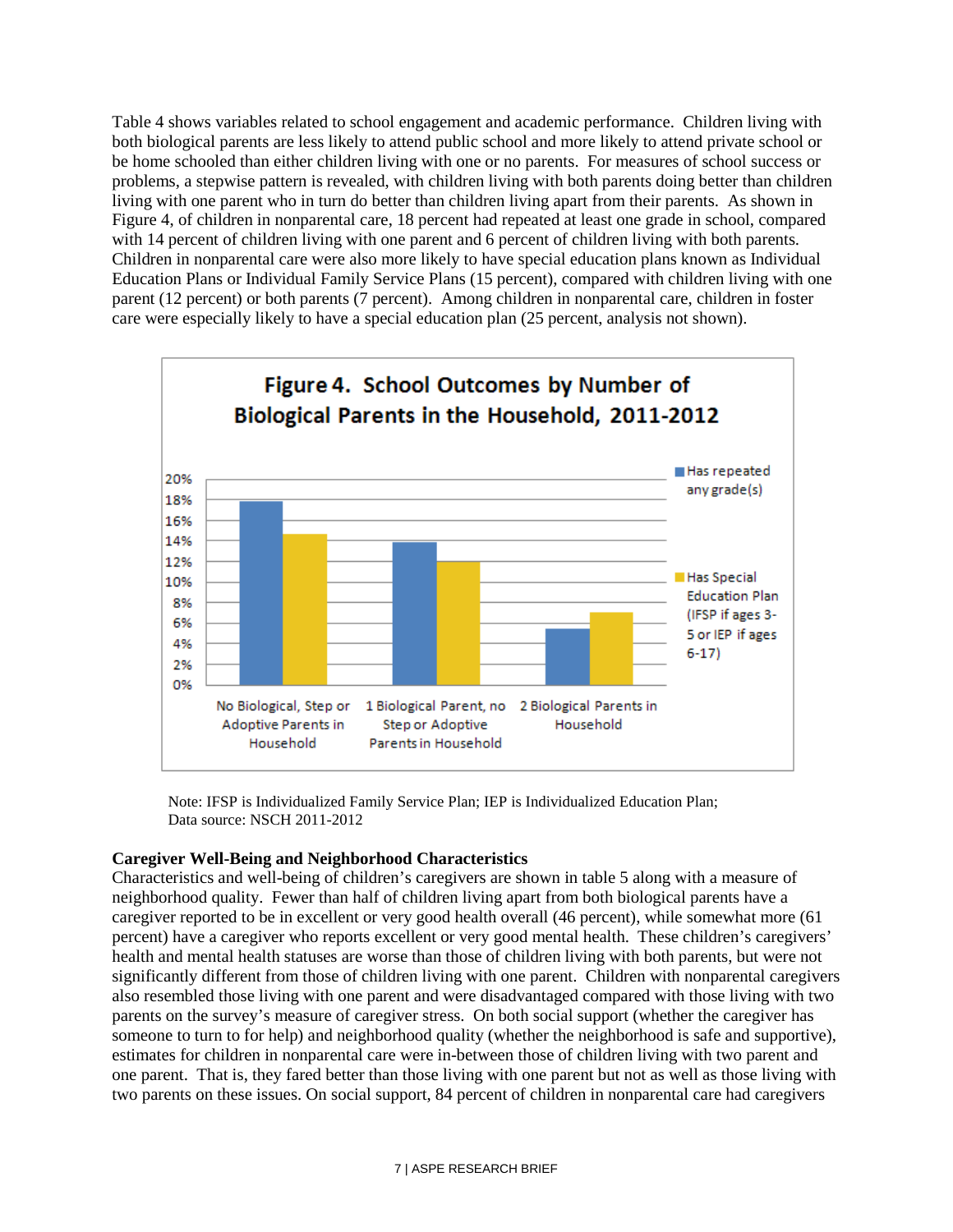who had someone to turn to for help, compared with 91 percent for children living with two parents and 79 percent of those living with one parent.

#### **Adverse Family Experiences (AFEs)**

Table 6 describes adverse family experiences that children may have had at any time in their lives by the number of biological parents living in the household. Adverse family experiences (AFEs) are potentially traumatic events or circumstances that children may have experienced. AFEs have been linked to poor adult health outcomes (Felitti et al, 1998), risk of illicit drug abuse (Dube, et al 2003), and risk of suicide (Dube, et al 2001). The 2011-2012 NSCH provides parent or caregiver reported data on nine AFEs children may have experienced. These AFEs could have occurred at any time in the past and could have contributed to the child's status of living apart from the parents.

Children in nonparental care as well as children living with one parent were more likely than children living with two biological parents to experience each of the adverse family experiences measured in the NSCH (see Figure 5). Compared with children living with two biological parents, children in nonparental care were about 1.5 times as likely to be living in a household in which it was often difficult to afford basics, five times as likely to have ever lived with a mentally ill caregiver or parent, six times as likely to have witnessed neighborhood violence, fifteen times as likely to have witnessed caregiver or parent violence, eleven times as likely to have lived with a caregiver or parent with an alcohol or drug problem, and seventeen times as likely to have experienced caregiver or parent incarceration. Compared with children living with one biological parent, children in nonparental care were also more likely to experience many of the adverse family experiences measured. They were between 1.5 and 2.5 times as likely to have experienced caregiver or parent violence, experienced neighborhood violence, lived with someone with a mental illness, lived with someone with an alcohol or drug problem, or lived with a parent or guardian who had been incarcerated. However, children in nonparental care were less likely than children living with one biological parent to have experienced financial deprivation (i.e., to be living in a household in which it was often hard to afford basics) and were equally likely to have experienced the separation/divorce of a caregiver or parents or racial discrimination.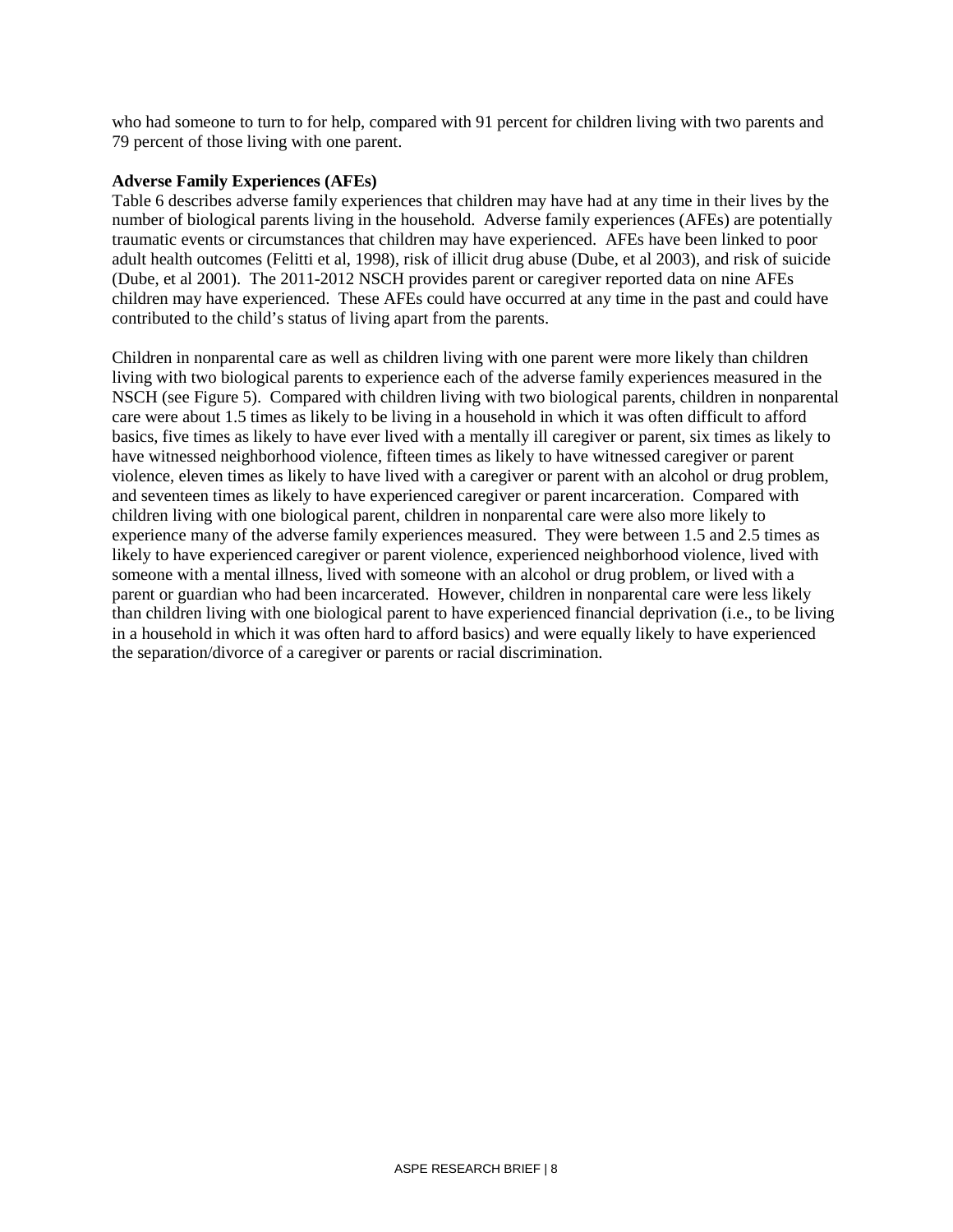

Data source: NSCH 2011-2012

Caregiver incarceration and living with someone with an alcohol or drug problem were especially elevated across the range of nonparental care subgroups shown in Figure 1 (that is, children living with grandparents only, children in foster care, etc.; analysis not shown<sup>[3](#page-8-0)</sup>). Caregiver incarceration ranged from 28 to 51 percent across the subgroups of children in nonparental care, compared with 13 percent among children living with one parent and 2 percent among children living with both parents. Having lived with someone who had alcohol/drug problems ranged from 35 to 65 percent across the nonparental care subgroups as compared with 19 percent among children living with one parent and 4 percent among children living with both parents. Several AFEs were extraordinarily high among children in foster care. This included witnessing caregiver violence (53 percent), witnessing neighborhood violence (43 percent), experiencing separation/divorce (54 percent) having lived with someone who was mentally ill (43 percent), caregiver incarceration (51 percent) and having lived with someone who had an alcohol or drug problem (65 percent).

## **Discussion**

The data revealed three basic patterns of differences among children living with two biological parents, one biological parent, and no parents. In each of the three primary patterns, children living with two

<span id="page-8-0"></span><sup>&</sup>lt;sup>3</sup> A more detailed analysis of the adverse family experiences by caregiver subgroups is included in a forthcoming report from NCHS (Bramlett and Radel, forthcoming).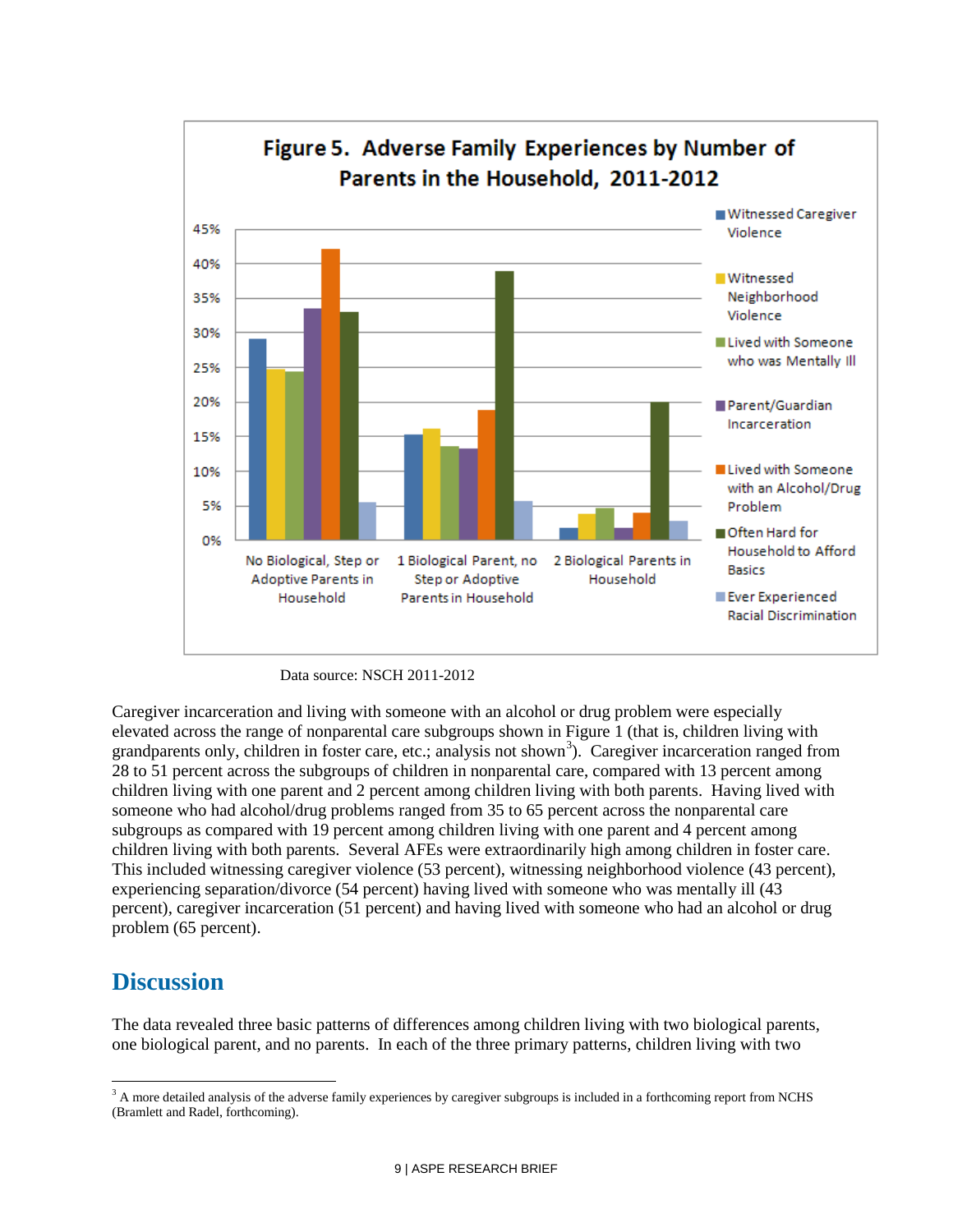parents significantly differed from those living either with one parent or no parents. The patterns are differentiated by how children in one parent households differed from children living in nonparental care.

In the first pattern, children living with two parents fared better than those living with one parent who in turn fared better than children living with no parents. Most child well-being measures fell into this category, including health status items, measures of school engagement and performance, and most of the adverse family experiences items. Receipt of benefits from the Temporary Assistance for Needy Families program (TANF) also fit this pattern, with children in nonparental care most likely to live in a household receiving welfare benefits.

In the second pattern, children living with two parents fared best, with children living with either one or no parents equally worse off. For variables following this pattern, it may be that what matters is whether the child lives with both parents or not, and the absence of both parents does not additionally disadvantage children relative to those who live with only one of their biological parents. Variables showing this pattern included household income and receipt of reduced-price lunch, overall health measures for both the child and the caregiver, and the measure of caregiver stress.

The third pattern includes variables on which children living with one parent are significantly worse off than those in two parent households, with children in nonparental care somewhere in between. This pattern was evident in participation in the SNAP program, measures of neighborhood and social support, and the AFE on whether the child lived in a household in which it was often hard to afford basics.

A fourth and less-frequently-seen pattern was a variant of the third in which the children in one-parent households fared significantly worse than those in two-parent households but children in nonparental care did not differ from those living with two parents. Participation in WIC and how well the caregivers cope with parenting were the only two indicators to follow this pattern.

Figure 6 describes these patterns and lists the variables that follow each pattern.

| Pattern 1                                                           | Pattern 2                                                          | Pattern 3                                                     | Pattern 4                                                           |
|---------------------------------------------------------------------|--------------------------------------------------------------------|---------------------------------------------------------------|---------------------------------------------------------------------|
| 0 parents $>1$ parent                                               | $0$ parents = 1 parent                                             | 2 parents < 0 parents                                         | 0 parents = $2$ parent                                              |
| > 2 parents                                                         | > 2 parents                                                        | $<$ 1 parent                                                  | $<$ 1 parent                                                        |
| 0<br>2<br>biologicalbiological biological<br>parents parent parents | 2<br>o<br>biologicalbiologicalbiological<br>parents parent parents | 2<br>biologicalbiologicalbiological<br>parents parent parents | 2<br>n<br>biologicalbiological biological<br>parents parent parents |
| TANF receipt                                                        | Low Household income                                               | SNAP receipt                                                  | WIC receipt                                                         |
| $\bullet$                                                           | $\bullet$                                                          | $\bullet$                                                     | ٠                                                                   |
| Child does not have                                                 | Free/Reduced Price                                                 | Caregiver does not have                                       | Poor coping with                                                    |
| $\bullet$                                                           | ٠                                                                  | $\bullet$                                                     | $\bullet$                                                           |

### **Figure 6. Patterns in Measures among Households with No, One or Two Biological Parents**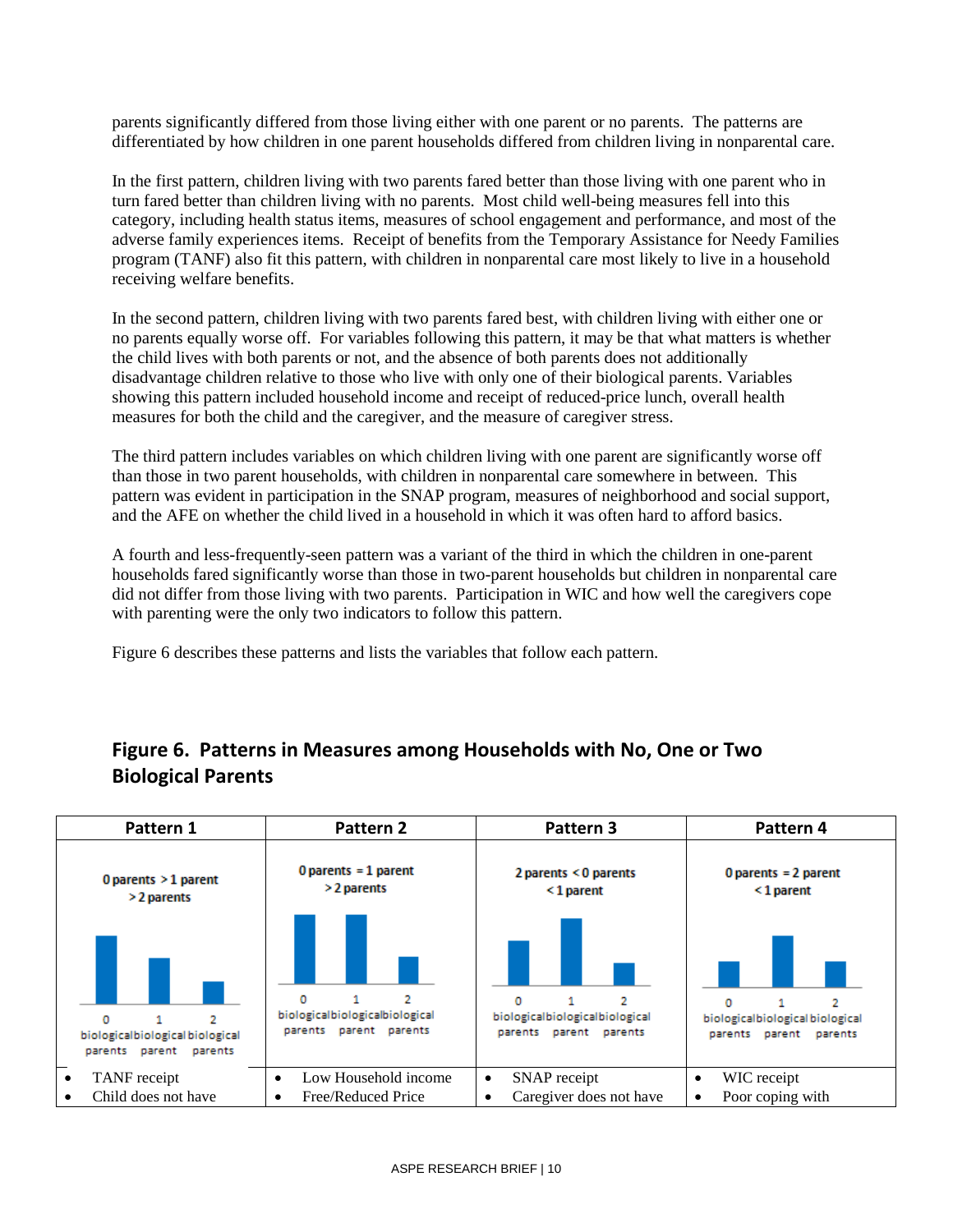|           | excellent or very good    |           | Lunch receipt               |           | someone to turn to for   | parenting |
|-----------|---------------------------|-----------|-----------------------------|-----------|--------------------------|-----------|
|           | dental health             | $\bullet$ | Child overall health is not |           | help                     |           |
|           | Child has Special Health  |           | excellent or very good      | $\bullet$ | Neighborhood is not safe |           |
|           | Care Needs                | $\bullet$ | Missed school due to        |           | and supportive           |           |
| $\bullet$ | All child mental health   |           | illness                     | $\bullet$ | AFE: Often Hard for      |           |
|           | conditions                | $\bullet$ | Reliance on public          |           | Household to Afford      |           |
| $\bullet$ | Child's receipt of mental |           | schools                     |           | <b>Basics</b>            |           |
|           | health care               | $\bullet$ | School problems             |           |                          |           |
| ٠         | Reliance on public health | $\bullet$ | Caregiver overall health is |           |                          |           |
|           | insurance                 |           | not excellent or very good  |           |                          |           |
| ٠         | Repeated grades           | $\bullet$ | Caregiver mental health is  |           |                          |           |
| $\bullet$ | Poor School Engagement    |           | not excellent or very good  |           |                          |           |
| $\bullet$ | Child has an IFSP/IEP     | $\bullet$ | Caregiver stress            |           |                          |           |
|           | (special education plan)  |           | AFE: Experienced            |           |                          |           |
| $\bullet$ | Poor Caregiver/child      |           | Racism                      |           |                          |           |
|           | communication             | ٠         | AFE: Experienced            |           |                          |           |
|           | AFE: Caregiver Death      |           | Separation/Divorce          |           |                          |           |
| $\bullet$ | <b>AFE: Witnessed</b>     |           |                             |           |                          |           |
|           | Caregiver Violence        |           |                             |           |                          |           |
| $\bullet$ | AFE: Witnessed            |           |                             |           |                          |           |
|           | Neighborhood Violence     |           |                             |           |                          |           |
| $\bullet$ | AFE: Lived with           |           |                             |           |                          |           |
|           | Someone with a Mental     |           |                             |           |                          |           |
|           | <b>Illness</b>            |           |                             |           |                          |           |
| $\bullet$ | AFE: Parent/Guardian      |           |                             |           |                          |           |
|           | Incarceration             |           |                             |           |                          |           |
| $\bullet$ | AFE: Lived with           |           |                             |           |                          |           |
|           | Someone with an           |           |                             |           |                          |           |
|           | Alcohol/Drug Problem      |           |                             |           |                          |           |

Among the nonparental care subgroups, children in foster care stood out as faring worse on virtually every measure (subgroup analysis not shown). While either the child welfare system or a grandparent may step in to provide care for the child under similar circumstances, those in foster care are consistently reported to have experienced more adverse circumstances, suffered more mental health problems, and were less engaged in school than children in any of the other groups examined. This may indicate that the child welfare system has stepped in to care for children in the worst circumstances. Alternatively, or perhaps additionally, it is possible that foster care has additionally traumatized children so that they present as worse off than those in the care of relatives.

Findings regarding families' income and program participation are particularly complex, with certain measures following each of the four patterns. Household income followed the second pattern, with households of children in nonparental care looking similar to those living with one parent and worse off than those living with two parents. Receipt of free or reduced price lunches also followed this pattern. However, though incomes were similar, children living with one biological parent more frequently participated in the WIC and SNAP programs than did those living with neither parent, which may reflect eligibility or other access problems for nonparental caregivers. Conversely, those living with neither parent were more likely than those living with one parent to participate in the TANF program (i.e. welfare cash assistance). And while TANF participation may seem relatively high for those living with neither parent – 23 percent of children in these households receive that benefit – considering that nearly all children living apart from their parents are eligible for TANF "child only" payments (Ehrle and Geen, 2002), the proportion receiving benefits is actually quite low.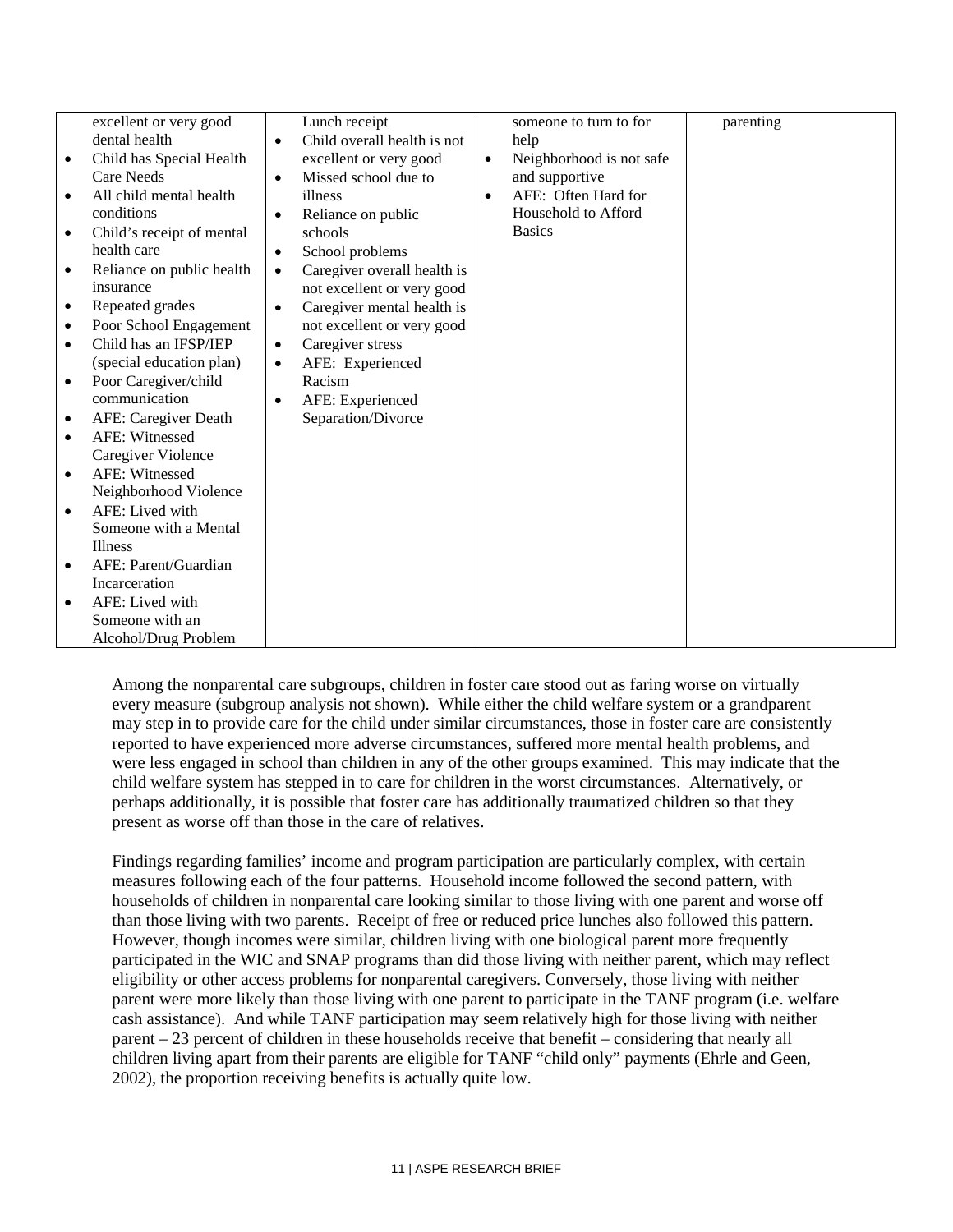The very high rates of adverse family experiences among children in nonparental care suggest that parental substance abuse, mental health problems, domestic violence and incarceration form a cluster of factors that pervade the lives of children who have been separated from their parents. The cumulative trauma that these circumstances represent could have long term implications for the health and well-being of these children over the life course.

The information presented here is descriptive and based on cross sectional data. While more detailed than typically available for a nationally representative sample including children living apart from their parents, these data do not provide information on a number of critical issues specific to these children. These include, among others, the reasons children are in nonparental care, roles parents may continue to play in the lives of their children even when they do not live with them, transitions involved in children living with nonparental caregivers such as changing school enrollment and insurance eligibility, barriers that may arise in obtaining services for children, and families' expectations for children's custodial care in the future. The lack of data on these critical issues led the Office of the Assistant Secretary for Planning and Evaluation to team with the National Center for Health Statistics to develop and field the 2013 National Survey of Children in Nonparental Care (NSCNC). The Annie E. Casey Foundation provided supplemental funding for fielding the survey. This survey effort re-interviewed families in the sample described here (that is, those who responded to the 2011-2012 National Survey of Children's Health and who had reported that the sample child's parents were not living in the household), and administered a supplemental survey about their particular experiences. Data from the NSCNC will become available in the spring of 2014 and will allow more detailed analysis of critical issues regarding these vulnerable children and their caregivers.

# **Limitations**

The 2011-2012 NSCH overall response rate was 23.0%. A low response rate does not in and of itself indicate nonresponse bias; nonresponse will only result in biased estimates when response propensity is related to the survey variables of interest. The low response rate was largely due to the inclusion of cellphone interviews in 2011–2012, which actually provided better coverage of the population of children than if cell-phone households had been excluded, but at the expense of lower response rates. The low response rates for cell-phone interviews largely resulted from the higher proportion of telephone numbers that were not answered and therefore provided no indication of whether the number belonged to an eligible household. When only noncooperation among eligible households was examined, more than half of eligible parents and guardians who were contacted to participate in the 2011-2012 survey did so.

To reduce the potential for bias, the sampling weights were adjusted for nonresponse and further adjusted to match external demographic control totals. As summarized in the online documentation (CDC, 2013) and detailed in the methodology report (O'Connor, et al. forthcoming), nonresponse bias analyses were conducted with the 2011–2012 NSCH data using several recommended approaches to examine estimates before and after the nonresponse weighting adjustment. Bias was found to greatly decrease after the weighting adjustment, and estimated biases using the final weights were small – in each case, the maximum estimated bias was within the 95% confidence interval for the survey estimate, indicating that nonresponse bias was consistently smaller than potential sampling error. Bias estimates were so small that, for most of the key survey variables examined, changing the method used to estimate bias changed the estimated direction of the bias (CDC, 2013).

Finally, the present analysis has focused on differences among subgroups. Even if nonresponse resulted in biased estimates, comparisons of subgroups would be less sensitive to this bias unless the relationship between response propensity and the comparison variables differed by subgroup. Thus, nonresponse is less likely to impact the conclusion that children in nonparental care are much more likely than children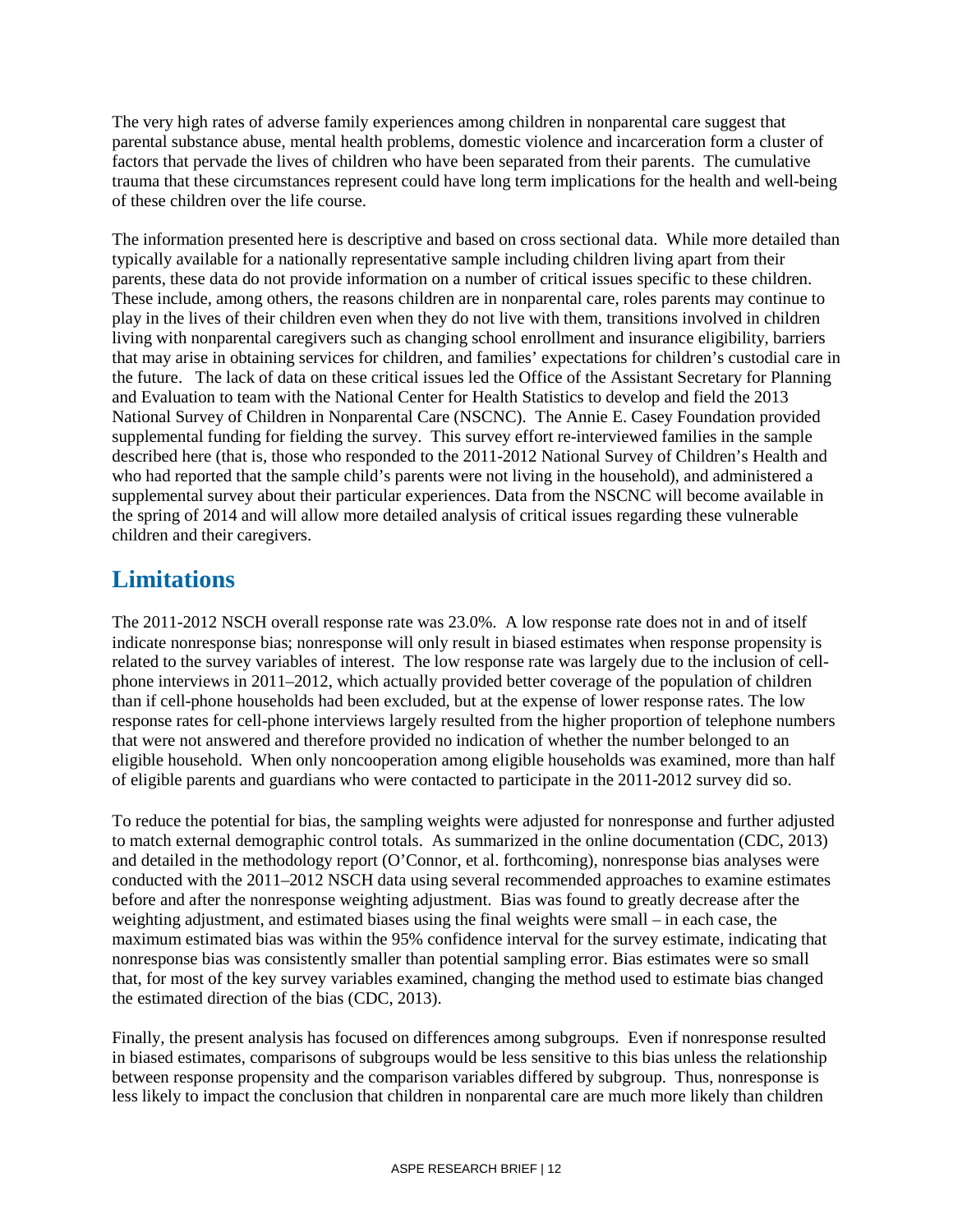living with two biological parents to live in a household where anyone receives TANF than it is to impact the specific finding of 23.1% for children in nonparental care and 4.0% for children living with two biological parents (table 2).

Another limitation in the NSCH data is that the findings are based on parents' experiences and perceptions. Information provided about health status was not verified with health care professionals.

### **References**

- Bavier, R. (2011). Children residing with no parent present. *Children and Youth Services Review*, *33*(10), 1891-1901.
- Bethell, C. D., Read, D., Stein, R. E., et al. (2002). Identifying children with special health care needs: development and evaluation of a short screening instrument. Ambulatory Pediatrics, 2: 38–47.
- Bramlett, M.D., Radel, L.F. (forthcoming). Adverse Family Experiences among Children in Nonparental Care, 2011-2012. National Center for Health Statistics. *Data Brief*.
- Bramlett, M.D. (2010). When stepparents adopt: Demographic, health and health care characteristics of adopted children, stepchildren, and adopted stepchildren. *Adoption Quarterly* 13(3/4): 248-267.
- Bramlett, M.D., Radel, L.F. & Blumberg, S.J. (2007). The health and well-being of adopted children. *Pediatrics*, 119(S1): S54-S60.
- Centers for Disease Control and Prevention, National Center for Health Statistics, State and Local Area Integrated Telephone Survey (2013). 2011-2012 National Survey of Children's Health Frequently Asked Questions. April 2013. Available from URL: <http://www.cdc.gov/nchs/slaits/nsch.htm>
- Dube, S.R., Anda, R.F., Felitti, V.J., Chapman, D.P., Williamson, D.F., and Giles, W.H. (2001). Childhood abuse, household dysfunction, and the risk of attempted suicide throughout the lifespan: findings from the adverse childhood experiences study. Journal of the American Medical Association, 286(24):3089-3096.
- Dube, S.R., Felitti, V.J., Dong, M., Chapman, D.P., Giles, W.H., & Anda, R.F. (2003). Childhood abuse, neglect, and household dysfunction and the risk of illicit drug abuse: the adverse childhood experiences study. *Pediatrics,* 111(3): 564-572.
- Dunifon, R. (2009). Single parenthood and child well-being: Trends, theories, and evidence. Pp. 93-113 in *Marriage and Family: Perspectives and Complexities*. (Peters, H.E. & Dush, C.M.K., Eds.) New York, NY: Columbia University Press.
- Ehrle, J., & Geen, R. (2002). Children cared for by relatives: What services do they need? *New Federalism: National Survey of America's Families, No. B-47.* Washington, D.C.: The Urban Institute. Retrieved from [http://www.urban.org/uploadedPDF/310511\\_B47.pdf.](http://www.urban.org/uploadedPDF/310511_B47.pdf)
- Felitti, V.J., Anda, R.F., Nordenberg, D., Williamson, D.F., Spitz, A.M., Edwards, V., Koss, M.P., & Marks, J.S. (1998). Relationship of childhood abuse and household dysfunction to many of the leading causes of death in adults. The Adverse Childhood Experiences Study. *American Journal of Preventive Medicine*, 14(4):245-258.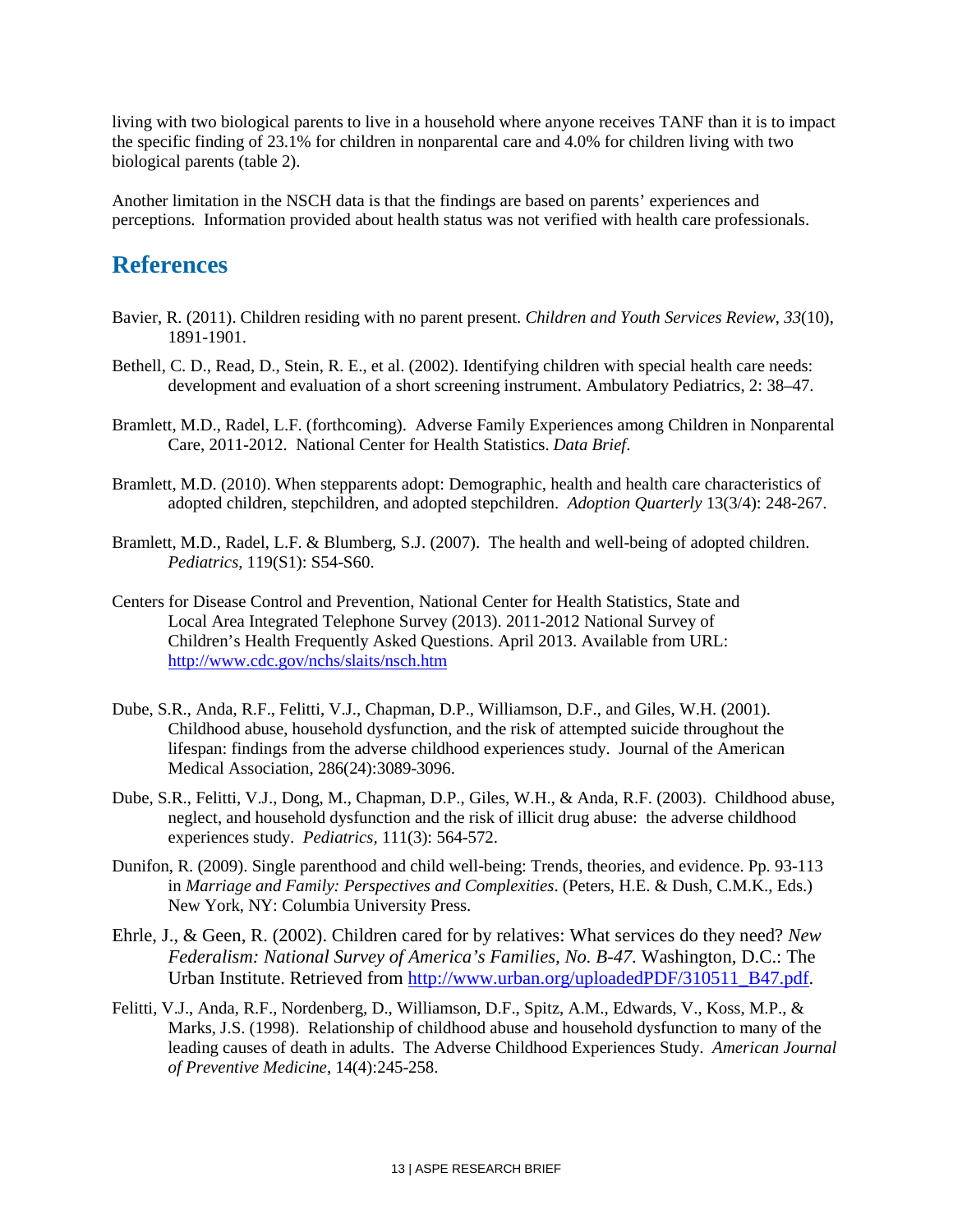- Fomby, P., & Cherlin, A. J. (2007). Family instability and child well-being. *American Sociological Review*, *72*(2): 181-204.
- Gleeson, J.P., & Seryak, C.M. (2010). 'I made some mistakes . . . but I love them dearly:' The views of parents of children in informal kinship care. *Child and Family Social Work*, *15*(1), 87-96.
- Hynes, K. & Dunifon, R. (2007). Children in no-parent households: The continuity of arrangements and the composition of households. *Children and Youth Services Review, 29*(7), 912-932.
- Kreider, R.M., & Ellis, R. (2011). Living arrangements of children: 2009. *Household Economic Studies, No. P70-126.* Washington, DC: U.S. Census Bureau. Retrieved from [http://www.census.gov/prod/2011pubs/p70-126.pdf.](http://www.census.gov/prod/2011pubs/p70-126.pdf)
- Minkler, M., & Fuller-Thomson, E. (1999). The health of grandparents raising grandchildren: Results of a national study. *American Journal of Public Health, 89*(9), 1384-1389.
- O'Connor, K.S., Bramlett M.D., George, J.M., Ormson, A.E. *et al*. (forthcoming). Design and Operation of the National Survey of Children's Health, 2011-2012*.* National Center for Health Statistics. *Vital Health Stat* 1.
- Research Triangle Institute (2008). *SUDAAN Language Manual, Release 10.0*. Research Triangle Park, NC: Research Triangle Institute.
- Swingle, J. (1999). The Characteristics of Mothers Separated from a Young Child. *Joint Center for Policy Research Working Paper*. Retrieved from [http://www.ipr.northwestern.edu/jcpr/workingpapers/wpfiles/swingle.PDF.](http://www.ipr.northwestern.edu/jcpr/workingpapers/wpfiles/swingle.PDF)
- U.S. Census Bureau. (2011). Table C9. Children/1 by Presence and Type of Parent(s), Race, and Hispanic Origin/2: 2011. Retrieved from [http://www.census.gov/population/socdemo/hh](http://www.census.gov/population/socdemo/hh-fam/cps2011/tabC9-all.xls)[fam/cps2011/tabC9-all.xls.](http://www.census.gov/population/socdemo/hh-fam/cps2011/tabC9-all.xls)
- U.S. Department of Health and Human Services (DHHS), Health Services and Resources Administration, Maternal and Child Health Bureau (2009). The Health and Well-Being of Children: A Portrait of States and the Nation 2007. Rockville, MD: US DHHS, 2009. Available online at:<http://mchb.hrsa.gov/nsch/07main/>
- Vandivere, S., Yrausquin, A., Allen, T., Malm, K., and McKlindon, A. (2012). Children in Nonparental Care: A Review of the Literature and Analysis of Data Gaps. Washington, DC: U.S. Department of Health and Human Services, Office of the Assistant Secretary for Planning and Evaluation.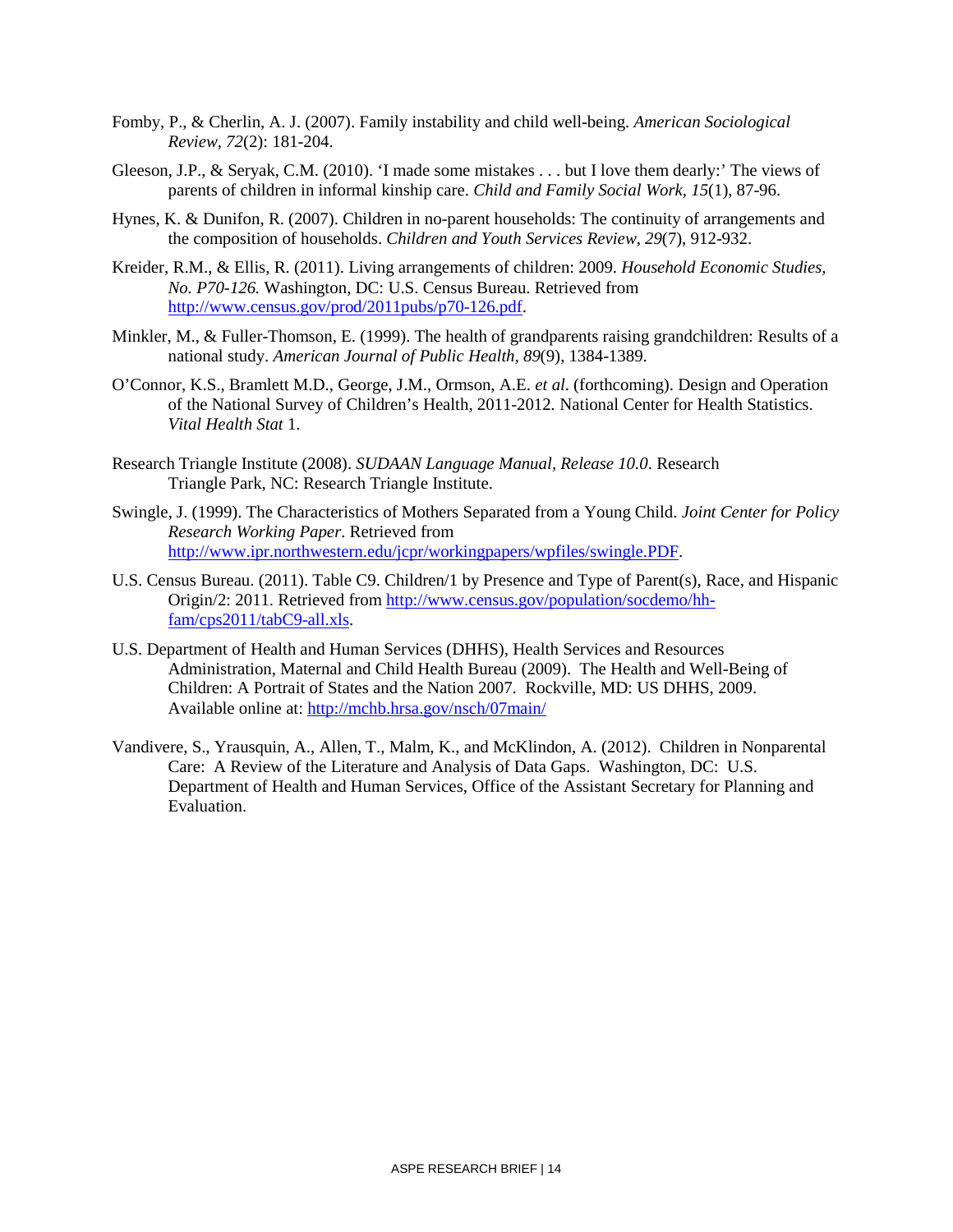|                                        | Caregiver Type in the Household |                           |                             |
|----------------------------------------|---------------------------------|---------------------------|-----------------------------|
|                                        |                                 | One Biological Parent, no | No biological, step or      |
| Characteristic                         | <b>Two Biological Parents</b>   | step or adoptive parents  | adoptive parents            |
|                                        |                                 | Mean (Standard error)     |                             |
| Mean Age (years)                       | 8.0(0.05)                       | $9.0(0.08)*$              | $10.1(0.21)*\pm$            |
|                                        |                                 | Percent (standard error)  |                             |
| Gender: Male                           | 51.1(0.45)                      | 51.5 (0.82)               | 48.7 (1.93)                 |
| Female                                 | 48.9 (0.45)                     | 48.5 (0.82)               | 51.3 (1.93)                 |
|                                        |                                 |                           |                             |
| Race/ethnicity: Hispanic, any race     | 23.8 (0.47)                     | 25.7 (0.84)*              | $18.3(1.84)$ <sup>*</sup> ± |
| Non-Hispanic White, single race        | 58.3 (0.47)                     | 38.1 (0.75)*              | 36.2 (1.77)*                |
| Non-Hispanic Black, single race        | 7.5(0.24)                       | $27.2(0.71)$ *            | 35.3 (1.92)*±               |
| Non-Hispanic Other, single or multiple | 10.4(0.29)                      | $9.0(0.44)$ *             | 10.2(1.02)                  |
| race                                   |                                 |                           |                             |
|                                        |                                 |                           |                             |
| Census Region: Northeast               | 17.5 (0.24)                     | 15.6 (0.50)*              | $11.5(1.14)*\pm$            |
| Midwest                                | 21.3(0.24)                      | 21.5(0.53)                | 20.9(1.38)                  |
| South                                  | 35.3 (0.36)                     | 41.7 (0.76)*              | $51.1(1.92)*\pm$            |
| West                                   | 26.0 (0.39)                     | $21.3(0.78)$ *            | $16.4(1.66)*\pm$            |
|                                        |                                 |                           |                             |
| Child Born in the United States        | 95.8 (0.22)                     | 97.2 (0.29)*              | 96.9 (0.92)                 |
| Household Primary Language is English  | 82.1 (0.43)                     | $86.2(0.68)$ *            | 94.3 $(1.05)*\pm$           |
|                                        | Count                           |                           |                             |
| Unweighted Sample Size                 | 63,776                          | 17,752                    | 3,617                       |
| Weighted Population Size <sup>1</sup>  | 46,502,000                      | 16,311,000                | 2,290,000                   |
|                                        |                                 |                           |                             |

# **Table 1: Child Demographic Characteristics and Sample Size by Caregiver Type**

Data source: National Survey of Children's Health 2011-2012; <sup>1</sup>Rounded to thousands; \*Estimate differs at 0.05 level from that of Two Biological Parents; ±Estimate differs at 0.05 level from that of One Biological Parent.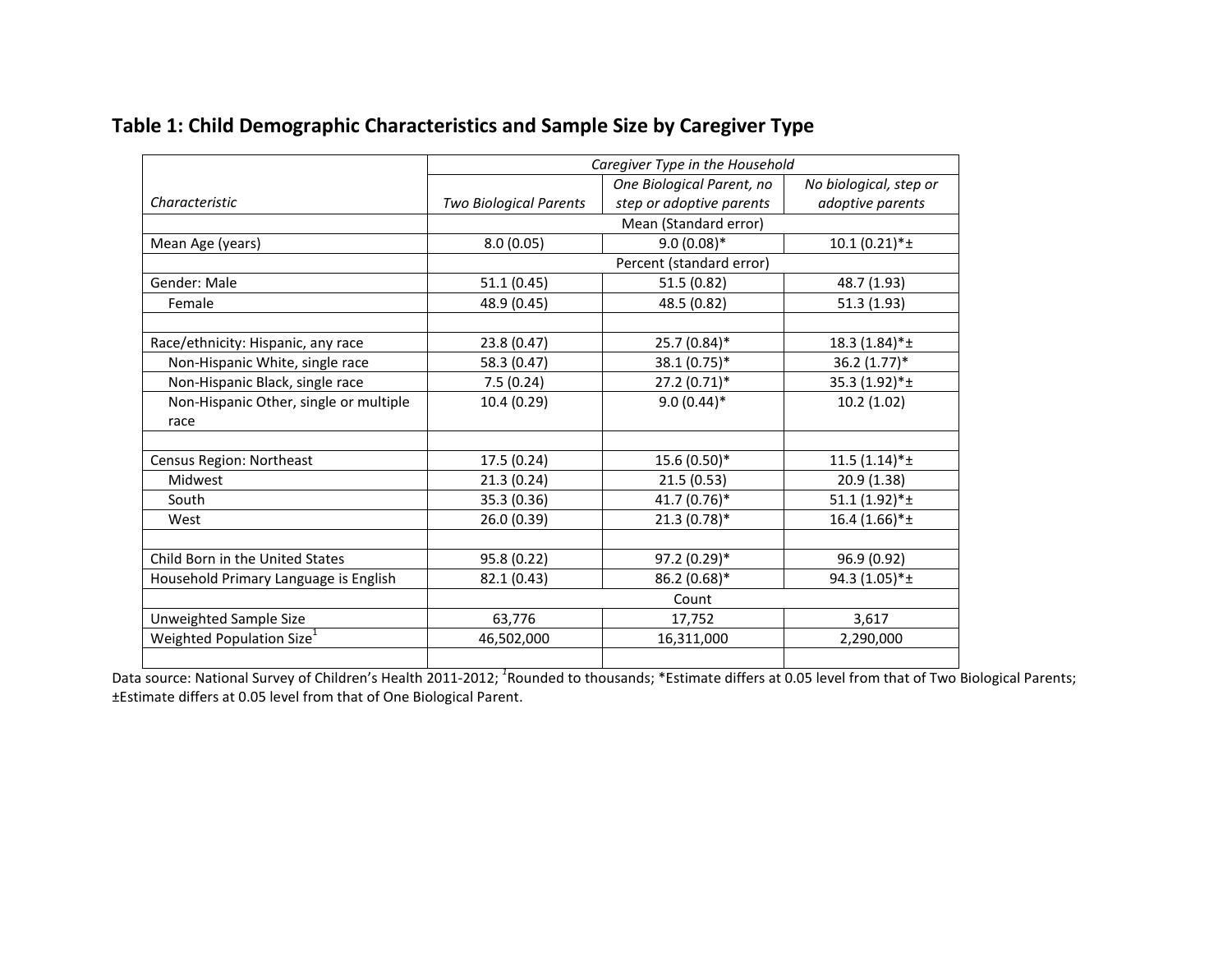| Table 2: Household Income and Program Participation by Caregiver Type |  |  |  |  |  |
|-----------------------------------------------------------------------|--|--|--|--|--|
|-----------------------------------------------------------------------|--|--|--|--|--|

|                                                  | Caregiver Type in the Household |                           |                        |  |
|--------------------------------------------------|---------------------------------|---------------------------|------------------------|--|
|                                                  |                                 | One Biological Parent, no | No biological, step or |  |
| Characteristic                                   | <b>Two Biological Parents</b>   | step or adoptive parents  | adoptive parents       |  |
|                                                  |                                 | Percent (standard error)  |                        |  |
| Household (HH) income relative to                |                                 |                           |                        |  |
| Federal Poverty Level (FPL): 0-<50% FPL          | 5.8(0.25)                       | $20.4(0.71)$ *            | $17.8(1.76)$ *         |  |
| 50-<100% FPL                                     | 9.7(0.32)                       | $21.2(0.71)$ *            | 17.9 (1.45)*           |  |
| 100-<200% FPL                                    | 19.8 (0.41)                     | $25.2(0.70)$ <sup>*</sup> | $27.3(1.70)*$          |  |
| 200-<400% FPL                                    | 30.2 (0.41)                     | $20.8(0.71)$ *            | $23.9(1.64)$ *         |  |
| 400% FPL and up                                  | 34.5 (0.41)                     | $12.4(0.57)$ *            | $13.0(1.53)*$          |  |
|                                                  |                                 |                           |                        |  |
| Anyone in HH Receives TANF <sup>1</sup> benefits | 4.0(0.23)                       | $15.1(0.61)$ *            | $23.1(1.73)*\pm$       |  |
|                                                  |                                 |                           |                        |  |
| Anyone in HH Receives SNAP <sup>2</sup> benefits | 16.4 (0.38)                     | $50.0(0.83)*$             | $37.8(1.93)*\pm$       |  |
|                                                  |                                 |                           |                        |  |
| Anyone in HH Receives WIC <sup>3</sup> benefits  | 12.5 (0.36)                     | 20.0 (0.70)*              | $12.4(1.41)$ ±         |  |
|                                                  |                                 |                           |                        |  |
| Any Child in HH Receives Free or                 | 24.4 (0.45)                     | 54.8 (0.82)*              | 57.8 (1.98)*           |  |
| Reduced-Price Lunch                              |                                 |                           |                        |  |
|                                                  |                                 |                           |                        |  |

Data source: National Survey of Children's Health 2011-2012; \*Estimate differs at 0.05 level from that of Two Biological Parents; ±Estimate differs at 0.05 level from that of One Biological Parent. <sup>1</sup>TANF is Temporary Assistance for Needy Families; <sup>2</sup>SNAP is Supplemental Nutrition Assistance Program; <sup>3</sup>WIC is Women, Infants and Children.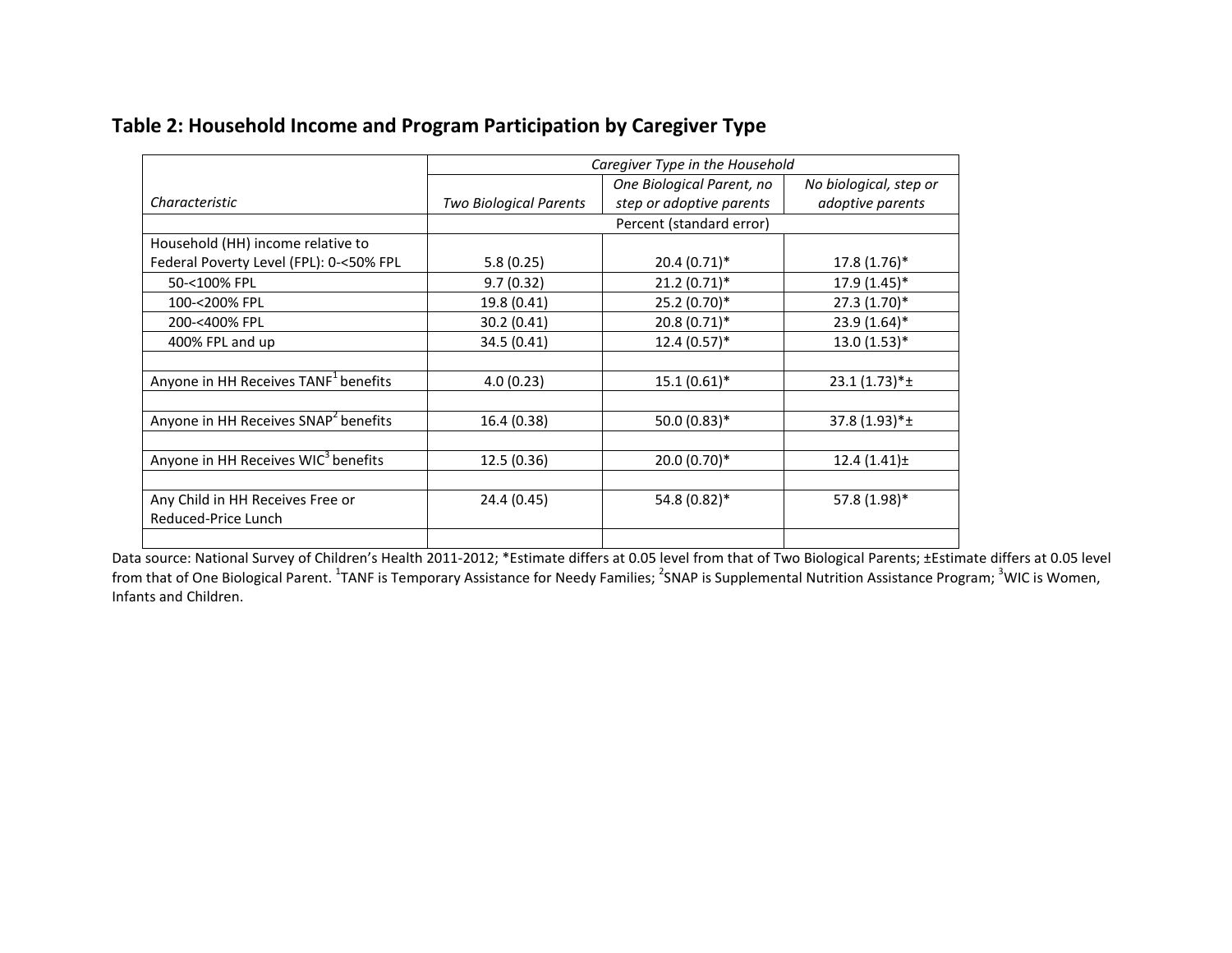### **Table 3: Child's Physical and Mental Health Characteristics and Health Insurance Coverage by Caregiver Type**

|                                              | Caregiver Type in the Household |                           |                        |  |  |
|----------------------------------------------|---------------------------------|---------------------------|------------------------|--|--|
| Characteristic (age is 0-17 unless           |                                 | One Biological Parent, no | No biological, step or |  |  |
| otherwise noted)                             | <b>Two Biological Parents</b>   | step or adoptive parents  | adoptive parents       |  |  |
|                                              |                                 | Percent (standard error)  |                        |  |  |
| Overall Health is excellent/very good        | 86.3 (0.36)                     | 79.5 (0.70)*              | 76.9 (1.48)*           |  |  |
| Overall Dental Health is excellent/very      | 75.0 (0.45)                     | 64.5 (0.82)*              | $60.1(1.88)*\pm$       |  |  |
| good                                         |                                 |                           |                        |  |  |
|                                              |                                 |                           |                        |  |  |
| Missed >10 school days for illness or injury | 5.0(0.27)                       | $8.6(0.56)$ *             | $7.6(1.18)$ *          |  |  |
| in previous year (6-17)                      |                                 |                           |                        |  |  |
|                                              |                                 |                           |                        |  |  |
| Has special health care needs                | 15.8 (0.31)                     | 24.5 (0.69)*              | 32.3 (1.82)*±          |  |  |
|                                              |                                 |                           |                        |  |  |
| Has depression/anxiety (2-17)                | 2.7(0.15)                       | $6.0(0.39)*$              | $9.5(1.08)*\pm$        |  |  |
|                                              |                                 |                           |                        |  |  |
| Has ADHD $(2-17)^1$                          | 5.3(0.22)                       | $9.7(0.47)$ *             | $15.0(1.18)*\pm$       |  |  |
|                                              |                                 |                           |                        |  |  |
| Has behavior/conduct problems (2-17)         | 1.4(0.13)                       | $5.1(0.37)$ *             | $9.8(1.03)*\pm$        |  |  |
|                                              |                                 |                           |                        |  |  |
| Received mental health care in previous      | 5.8(0.24)                       | 13.5 (0.56)*              | 19.5 (1.46)*±          |  |  |
| year (2-17)                                  |                                 |                           |                        |  |  |
|                                              |                                 |                           |                        |  |  |
| Child is currently insured                   | 94.8 (0.24)                     | 94.0 (0.43)               | 93.6 (1.08)            |  |  |
|                                              |                                 |                           |                        |  |  |
| Child's Insurance Type: Public               | 26.7(0.44)                      | 59.4 (0.81)*              | 74.2 (1.74)*±          |  |  |
| Nonpublic                                    | 68.1 (0.46)                     | 34.5 (0.78)*              | 19.1 (1.51)*±          |  |  |
| No insurance                                 | 5.3(0.24)                       | 6.1(0.44)                 | 6.7(1.11)              |  |  |
|                                              |                                 |                           |                        |  |  |

Data source: National Survey of Children's Health 2011-2012; \*Estimate differs at 0.05 level from that of Two Biological Parents; ± Estimate differs at 0.05 level from that of One Biological Parent. <sup>1</sup>ADHD is Attention-Deficit/Hyperactivity Disorder.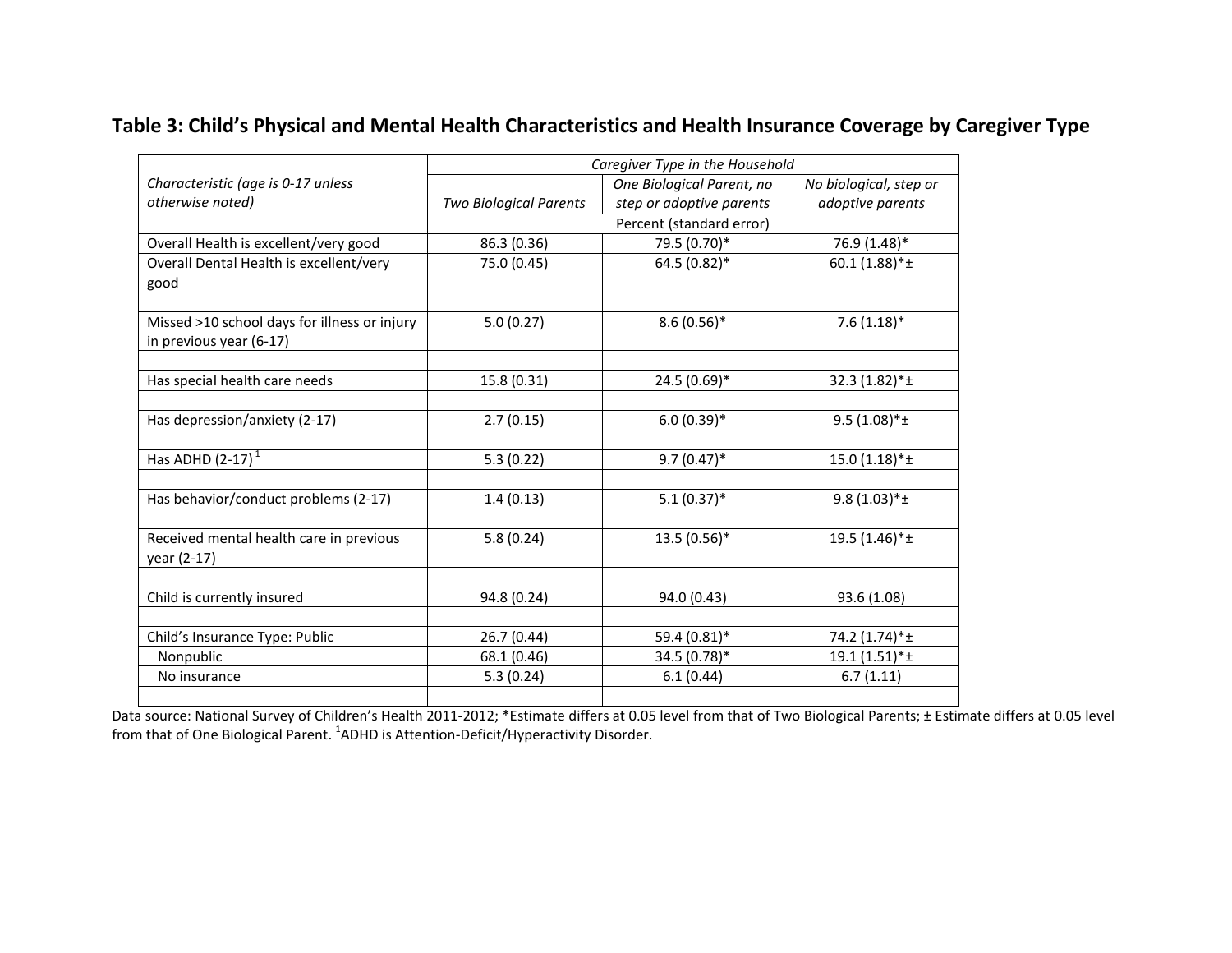|                                             | Caregiver Type in the Household |                           |                              |
|---------------------------------------------|---------------------------------|---------------------------|------------------------------|
| Characteristic (age is 6-17 unless          |                                 | One Biological Parent, no | No biological, step or       |
| otherwise noted)                            | Two Biological Parents          | step or adoptive parents  | adoptive parents             |
|                                             |                                 | Percent (standard error)  |                              |
| Type of School: Public                      | 85.4 (0.36)                     | $91.5(0.55)^*$            | 92.6 (1.35)*                 |
| Private                                     | 11.8 (0.32)                     | $6.7(0.49)$ *             | $4.9(0.84)$ *                |
| Home-schooled/not enrolled                  | 2.9(0.16)                       | $1.8(0.27)$ <sup>*</sup>  | $2.6(1.11)\$                 |
|                                             |                                 |                           |                              |
| Has repeated any grade(s)                   | 5.5(0.29)                       | 13.9 (0.68)*              | $17.9(1.73)*\pm$             |
|                                             |                                 |                           |                              |
| Is engaged in school                        | 86.1 (0.38)                     | 73.7 (0.86)*              | 69.1 (1.95)*±                |
| Does all homework                           | 91.5 (0.31)                     | 81.8 (0.73)*              | 76.7 $(1.73)*\pm$            |
| Cares about school                          | 90.3(0.31)                      | $81.5(0.77)^*$            | 77.5 $(1.81)$ <sup>*</sup> ± |
|                                             |                                 |                           |                              |
| Has IFSP(3-5) or IEP( $6-17$ ) <sup>1</sup> | 7.1(0.22)                       | $12.0(0.51)$ <sup>*</sup> | $14.7(1.18)*\pm$             |
|                                             |                                 |                           |                              |
| Parents/guardians ever contacted about      |                                 |                           |                              |
| school problems                             | 25.4 (0.52)                     | 40.5 (0.98)*              | 43.9 (2.09)*                 |
|                                             | Mean (standard error)           |                           |                              |
| Mean number of times contacted              | 0.9(0.04)                       | $2.3(0.13)*$              | $2.2(0.18)$ <sup>*</sup>     |
|                                             |                                 |                           |                              |

# **Table 4: Child Academic Characteristics by Caregiver Type**

Data source: National Survey of Children's Health 2011-2012; \*Estimate differs at 0.05 level from that of Two Biological Parents; ± Estimate differs at 0.05 level from that of One Biological Parent. <sup>1</sup>IFSP/IEP is Individualized Family Service Plan/Individualized Education Plan. §indicates unreliable estimate (relative standard error >0.3).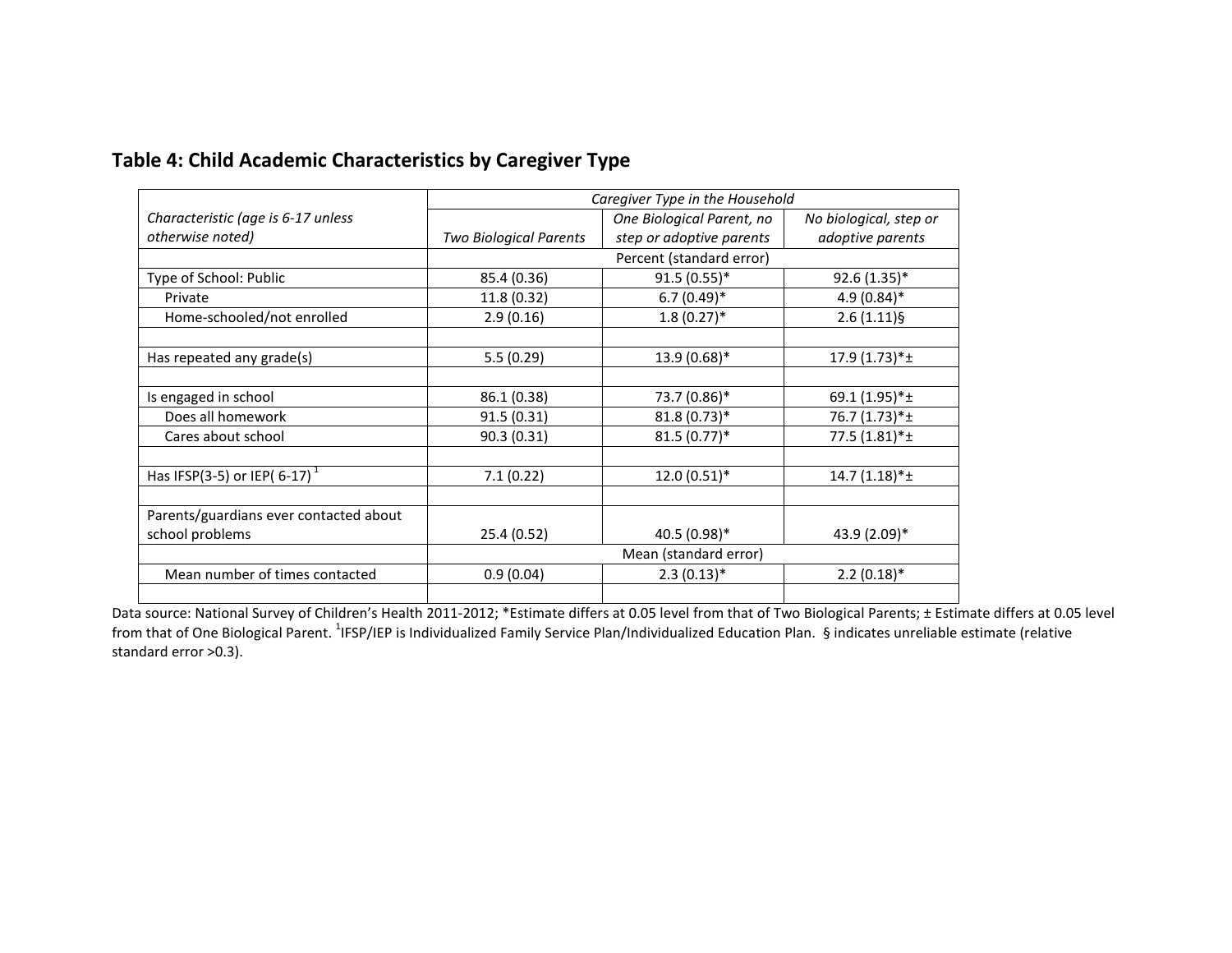### **Table 5: Caregiver and Neighborhood Characteristics by Caregiver Type**

|                                                 | Caregiver Type in the Household |                           |                        |
|-------------------------------------------------|---------------------------------|---------------------------|------------------------|
| Characteristic (age is 0-17 unless              |                                 | One Biological Parent, no | No biological, step or |
| otherwise noted)                                | <b>Two Biological Parents</b>   | step or adoptive parents  | adoptive parents       |
|                                                 |                                 | Percent (standard error)  |                        |
| Caregiver Born in the United States             | 74.8 (0.45)                     | 82.6 (0.70)*              | $90.9(1.26)*\pm$       |
|                                                 |                                 |                           |                        |
| Excellent/very good Overall Health <sup>1</sup> | 68.1 (0.44)                     | 49.1 (0.82)*              | 45.7 (1.95)*           |
| Excellent/very good Mental Health <sup>1</sup>  | 76.6 (0.41)                     | 58.4 (0.82)*              | 60.9 (1.91)*           |
|                                                 |                                 |                           |                        |
| Child & caregiver can talk, share ideas         |                                 |                           |                        |
| very well (6-17)                                | 72.4 (0.51)                     | 70.3 (0.91)*              | 65.7 $(1.98)*t$        |
|                                                 |                                 |                           |                        |
| Caregiver usually feels stress                  | 8.8(0.29)                       | $15.8(0.61)$ *            | $15.5(1.21)$ *         |
| Caregiver copes very well with parenting        | 62.0 (0.44)                     | 58.2 (0.81)*              | 61.6(1.87)             |
| Caregiver has someone to turn to for help       | 90.8 (0.30)                     | 79.1 (0.72)*              | $83.6(1.43)*\pm$       |
|                                                 |                                 |                           |                        |
| Neighborhood is safe & supportive               | 78.7 (0.41)                     | $64.6(0.81)$ *            | 74.4 (1.64)*±          |
|                                                 |                                 |                           |                        |

Data source: National Survey of Children's Health 2011-2012; \*Estimate differs at 0.05 level from that of Two Biological Parents; ± Estimate differs at 0.05 level from that of One Biological Parent; <sup>1</sup>assessed for the NSCH respondent.